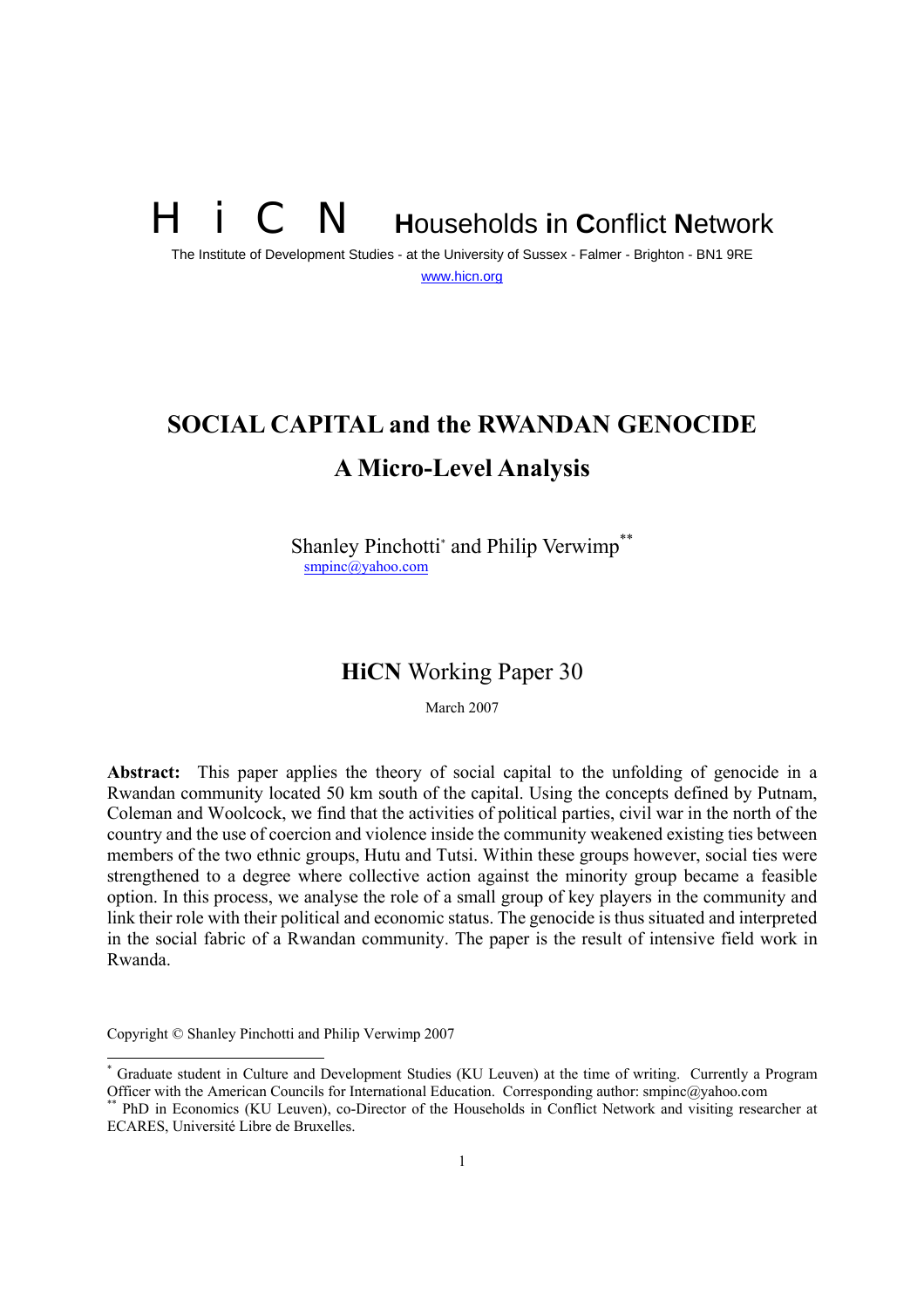#### **1.Introduction**

From April to June 1994, in a matter of less than 100 days, over 800,000 Rwandans were wantonly murdered at the hands of their own countrymen. There is a dire need to delve into the inner-workings of how and why people, alone or in groups, could be moved to kill their neighbors, friends and even family members. Without such investigations, few advances can be made to understand when it could happen again or to prevent it from recurring in Rwanda or other places where genocide has already obliterated portions of the population.

Much research has been produced in the past eleven years about the Rwandan genocide, but much of it has primarily focused on the macro- or meso-level of government and cities. While such an approach is greatly needed, academia has tended to neglect micro-level investigations. Genocide analyses have also been inclined to focus on the psychological, societal and political motivations for the killings. We will demonstrate that the literature on social capital theory offers a useful paradigm for genocide studies as well. In this contribution, we intend to provide a local-level analysis of the participation in the genocide, specifically in the remote cellules of Akatwa and Nyagasera<sup>1</sup>, Rwanda, where one of the authors lived for three months. The analysis will focus on the local organization of the genocide at the cellule (village) level. Through the build-up of bonding social capital and the politicization of such capital among extremist Hutu, we will seek to explain how the genocide was able to be carried out at such a rapid pace with tragic consequences.

#### **2. Social Capital Theory**

In researching post-conflict and development theory, a recurring buzzword from the last decade is the term "social capital." In general, this concept is used to refer to the "norms, values, and social relations that bond communities together, as well as the bridges between communal groups (civil society) and the state" (Colletta and Cullen, 2000). Many scholars defer to social capital theory in their studies of economic development, village organization, social mobility and networking. Robert Putnam (1993), the first scholar to popularize the theory, writes that social capital consists of "the features of social organizations, such as networks, norms, and trust, that facilitate

<sup>&</sup>lt;sup>1</sup> Note, the names of these cellules have been changed to maintain the anonymity of the interviewees.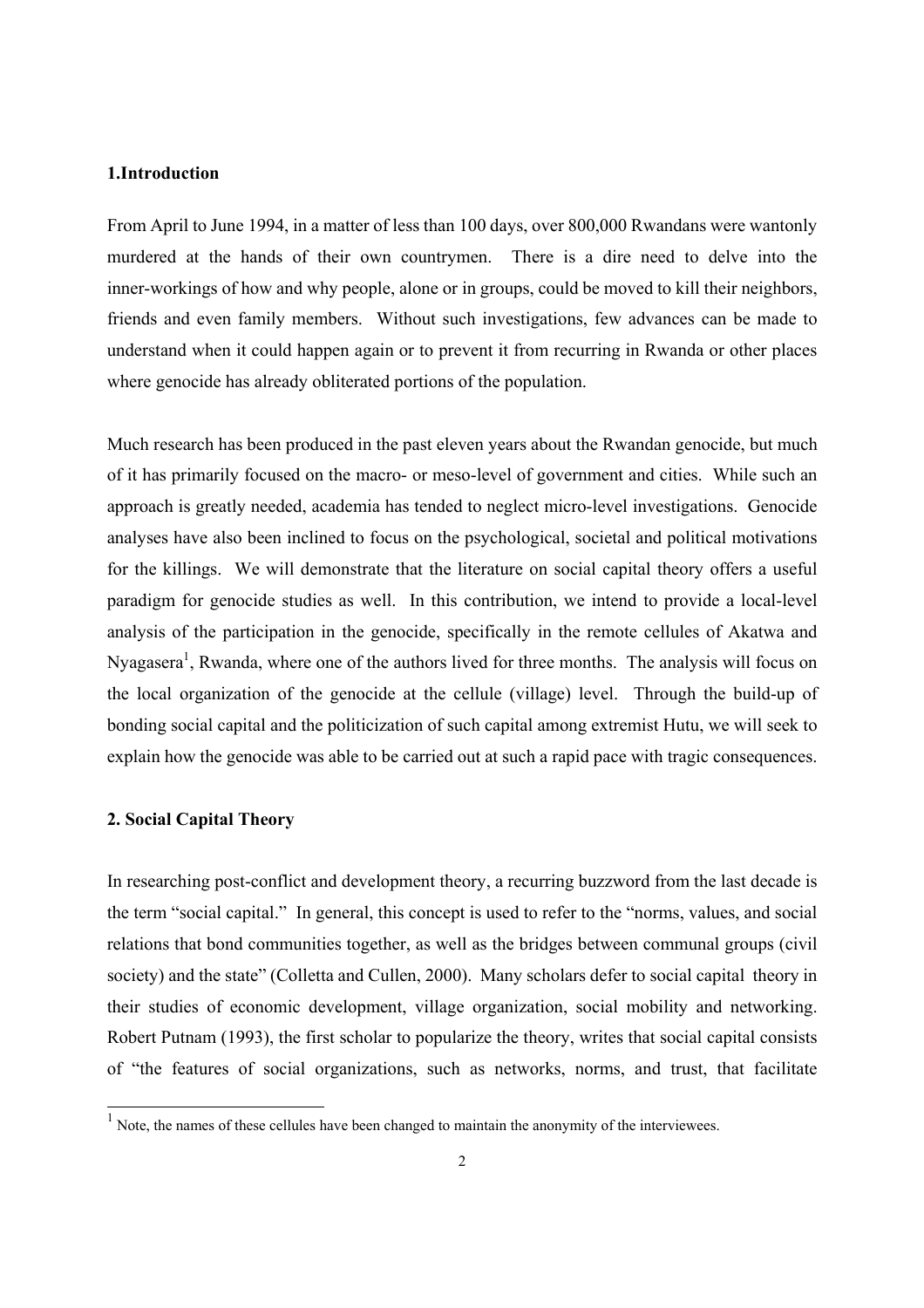coordination and cooperation for mutual benefit". His work focuses on horizontal associations, those within the community, and within this concept he considers trust and norms as the means by which societies are regulated. Networks are the means to improve the efficiency of social organization. Social capital thus facilitates coordination and cooperation for the mutual benefit of the members of the association.

James Coleman's (1988) definition of social capital is broader then Putnam's. Coleman introduces vertical associations to the mix, defining social capital as a variety of different entities, with two elements in common: they all consist of some aspect of the social structure, and they facilitate certain actions of actors within the structure. Vertical relationships are characterized by both hierarchy and an unequal power distribution among members. Consequently, while social capital may be beneficial to some, it can also be useless or harmful to others. Coleman's perspective on social capital therefore encompasses both micro- and macro-level horizontal and vertical relationships, which is essential to understanding the Rwandan genocide and how politicization of social capital leads to the violence.

Michael Woolcock (1998) takes the theory a bit farther by breaking social capital into four categories: strong ties, weak ties, formal institutions, and state-community interactions. Strong ties refer to those between family member, neighbors and friends. Woolcock sees these strong ties as primarily based on kinship, ethnicity, and religion. They act in the same way as what Putnam (1993) called "bonding social capital". This kind of social capital brings likeminded people together, such as Catholics in the church, workers in the union, or doctors in a medical association. These associations serve common interests and strengthen the bonds between peers.

Weak ties, in Woolcock's (1998) definition, are those with the outside community and between communities, also known as linkages. People who work in jobs outside of their own communities can serve as these weak ties, bringing together and connecting those from different communities who would not ordinarily interact, in effect acting as a cross-cutting mechanism. In Putnam's (1993) context, this is termed "bridging social capital" when it realizes and strengthens relationship between people who are not necessarily similar to each other. The people who act as weak links in a community are those who could potentially foster bridging social capital.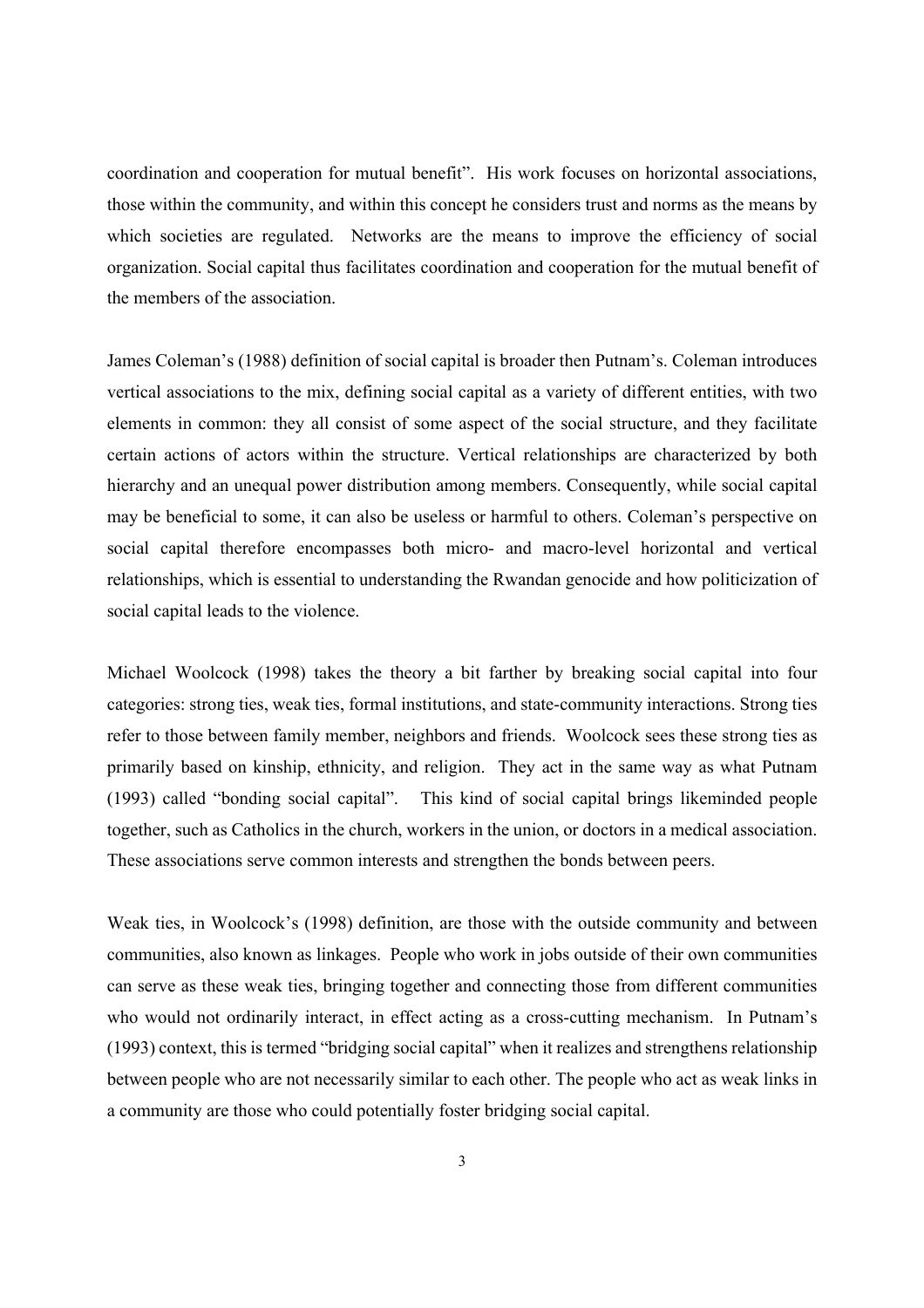The formal institutions in Woolcock's (1998) theory are more of the macro-level, vertical associations put forth by Coleman (1988) and can encompass state bodies and their capability to function. These hold a great deal of influence over the political and social environment, especially the ability to have a thriving civil society. Finally, state-community interaction relates to the extent and nature of the state's involvement in the community (Colletta and Cullen, 2000).

Social Capital has been viewed as an overwhelmingly positive concept throughout the literature of the past two decades. Research generally concludes that social capital enhances cooperation among members for mutual benefit, helps increase economic growth, serves as an information sharing device, helps job seekers find jobs, acts as an insurance mechanism, and even helps people or communities lift themselves out of poverty. Moreover, it can enhance or facilitate cooperation among members of an organization/association. While admittedly these all can be results of high levels of social capital, little research has investigated social capital and its role in violent conflict. Most would agree, "violent conflict within a state weakens its social fabric" (Colletta and Cullen, 2000). In Rwanda; however, where relations and trust between Hutu and Tutsi undoubtedly eroded, it is also possible to see how social interactions, dynamics, networks, bonds and trust were actually strengthened, bolstered and reinforced among the many Hutu. More interesting though, is to look at how the politicization of social capital happens in the context of the Rwandan genocide and how this pushes the conflict into extreme violence.

For the purpose of this research project, the definitions of social capital set forth by Putnam (1993), Coleman (1988), and Woolcock (1998) will be used. This allows us to investigate how social capital was affected during the Rwandan genocide. In order to learn about the nature of both bonding and bridging social capital, we considered the role and functions of associations in Akatwa and Nyagasera. These associations took on various forms; one type being local agricultural organizations whose members managed a collective field, harvested the field together and shared the collective benefits of the crops. The *tontines*, or rotating savings groups, were another type of association whose members contributed a small amount of money each month, which was given to each member on an alternating basis (Uvin, 1998). Looking at the vertical associations between the administration (communal, sectoral, and cellular) and Akatwa and Nyagasera, we considered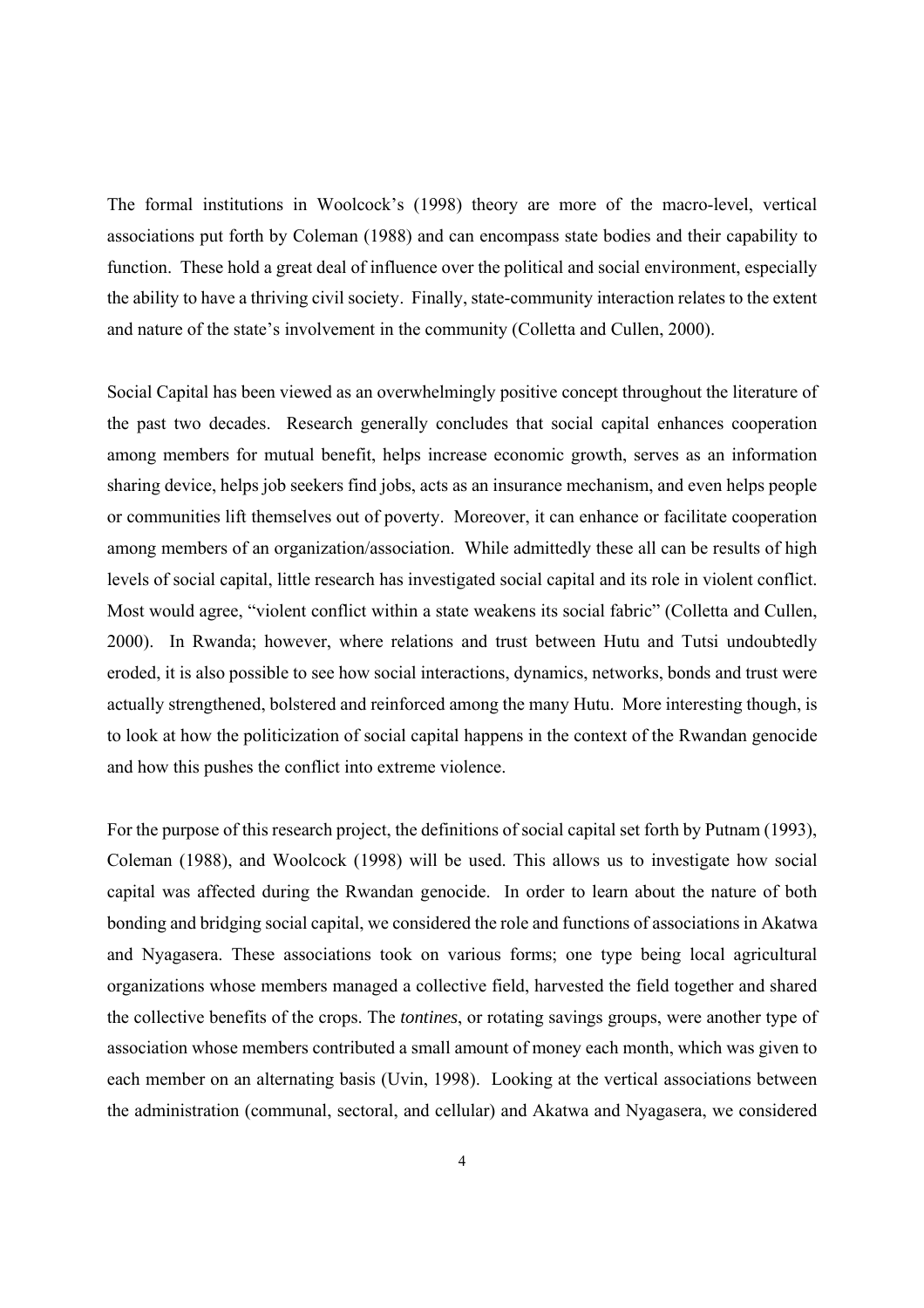how these administrative structures interacted with their respective communities. Additionally, in both cellules, there was the state sponsored agricultural project known as the *paysannat*. Each family was allotted a certain plot and had to grow a number of coffee trees. They had to sell their output to the government owned and run coffee company (Save the Children, 2000).

The main question in this part of the research is whether social capital was affected by the genocide. It can be seen in this research that much organization and cooperation were needed for carrying out the genocide; this would preclude the necessity of social capital. Bonding social capital was reinforced and strengthened within the Hutu in the communities, which was hastened with the rise of political parties into daily life. We investigate the political transformation and the perverted use of to the social capital to bolster Hutu cooperation. Much of this perversion can be tied to the weak links in Akatwa and Nyagasera, those who had the potential to bridge members of various communities or ethnic groups together but instead worked to foster Hutu power.

# **3. Methodology**

This research was part of a larger project on the local level dynamics of genocide.<sup>2</sup> Rwanda's governmental structure is extremely organized and hierarchical, so in order to begin the research, I (Shanley) visited officials at each level of the local administration to explain the purpose for moving to the field (See Figure 1). For the next three months, the translator and I lived in a remote village between Akatwa and Nyagasera, in the Southeast region of the Gitarama province, Ngali sector, and a crossroads between Rwanda and Burundi<sup>3</sup>. In this time frame, I conducted fifty interviews, each averaging two hours.

The research was mainly focused on the happenings in the cellules of Akatwa and Nyagasera from 1990 until after the genocide in 1994. However, the cellules' activities before, during, and after the genocide cannot be considered mutually exclusive and must be analyzed looking at the events of the sector as well. Akatwa's story cannot be understood without Nyagasera's events and neither

<sup>&</sup>lt;sup>2</sup> Shanley Pinchotti was a team member of this research project and Philip Verwimp coordinated it.

 $3$  As it stands today, Ngali sector's territorial boundaries remain unchanged since the pre-genocide days. The only difference is that it was once part of the Tongawe Commune, which now is called the Tongawe District after a recent administrative reorganization of the country. The same seven cellules remain intact: Akatwa, Nyagasera, Rugindo,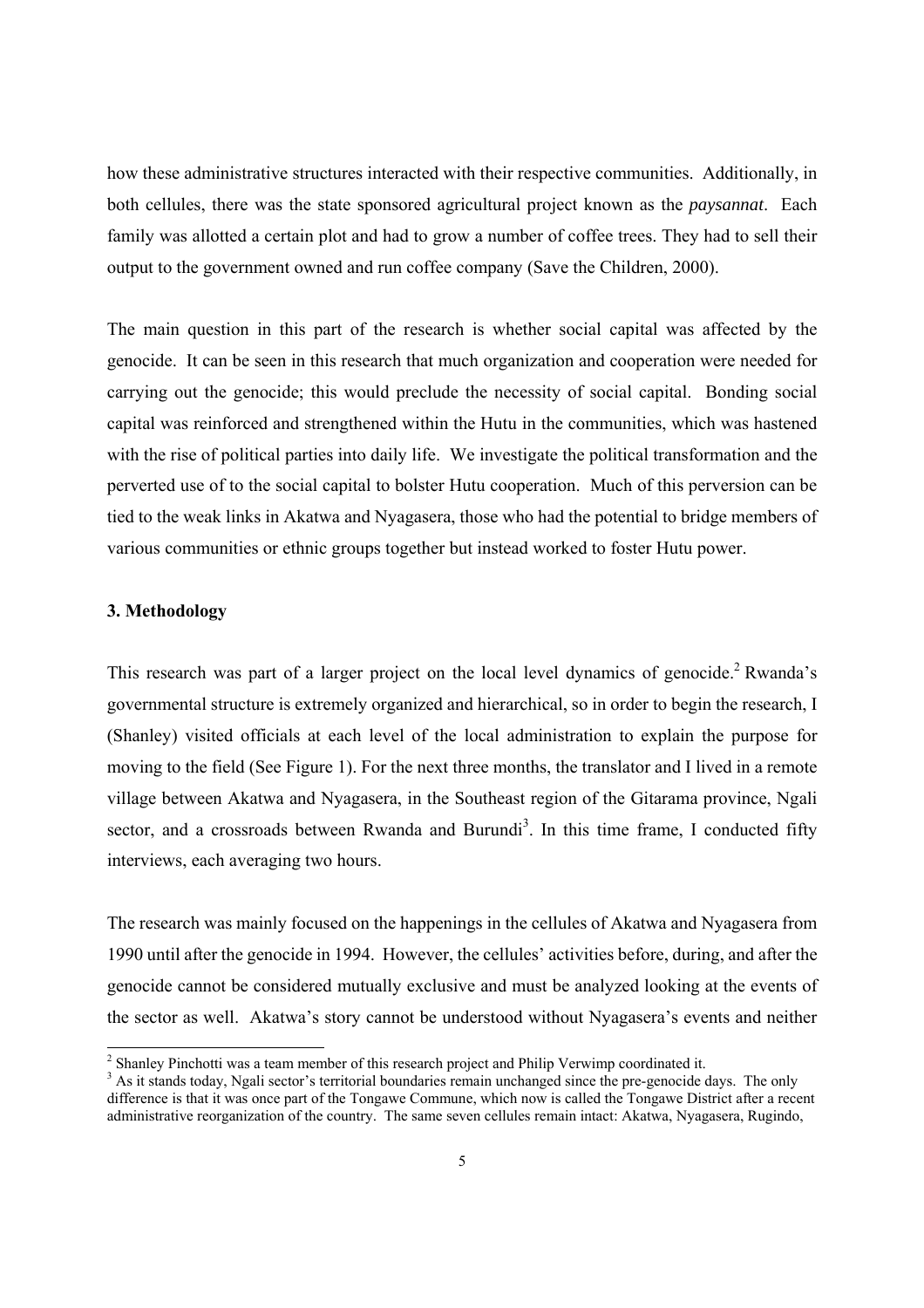can be written about without discussing the entire Ngali sector.



**Figure 1: Administrative Organization of the State and the Leaders at Each Level**<sup>4</sup>

Because the genocide remains a sensitive topic, it was essential to gain trust and be engaged in daily activities. At the beginning of every interview, Shanley and the translator had to assure the interviewees that we were not from the judiciary or the government. We explained the purpose of our research, guaranteed anonymity and promised that the information would never be shared with anybody else. Under these terms all of our respondents agreed to cooperate with us.

At the beginning of each interview, a list of 10 general questions were asked pertaining to biographical information, number of children, occupation at present time, occupation during the genocide, whether they owned land, worked on others fields, membership in tontines, membership in agricultural associations, *umuganda*, and whether they lived in the *paysannat*. As the comfort level between ourselves and the interviewee grew, we then began to pose more detailed questions about the genocide. We would write down the translation after every few sentences that were

1

Urgwongwe, Togende, Mzungambu, and Sussenge.

<sup>&</sup>lt;sup>4</sup> There is also one more level below the cellule. This was comprised of ten households grouped together and led by a Nyambakumi. Interviewees never referred to this level of organization in reference to the genocide and it could not be ascertained as to whether the Nyambakumis played an important role. It is also important to note that all place names have been changed.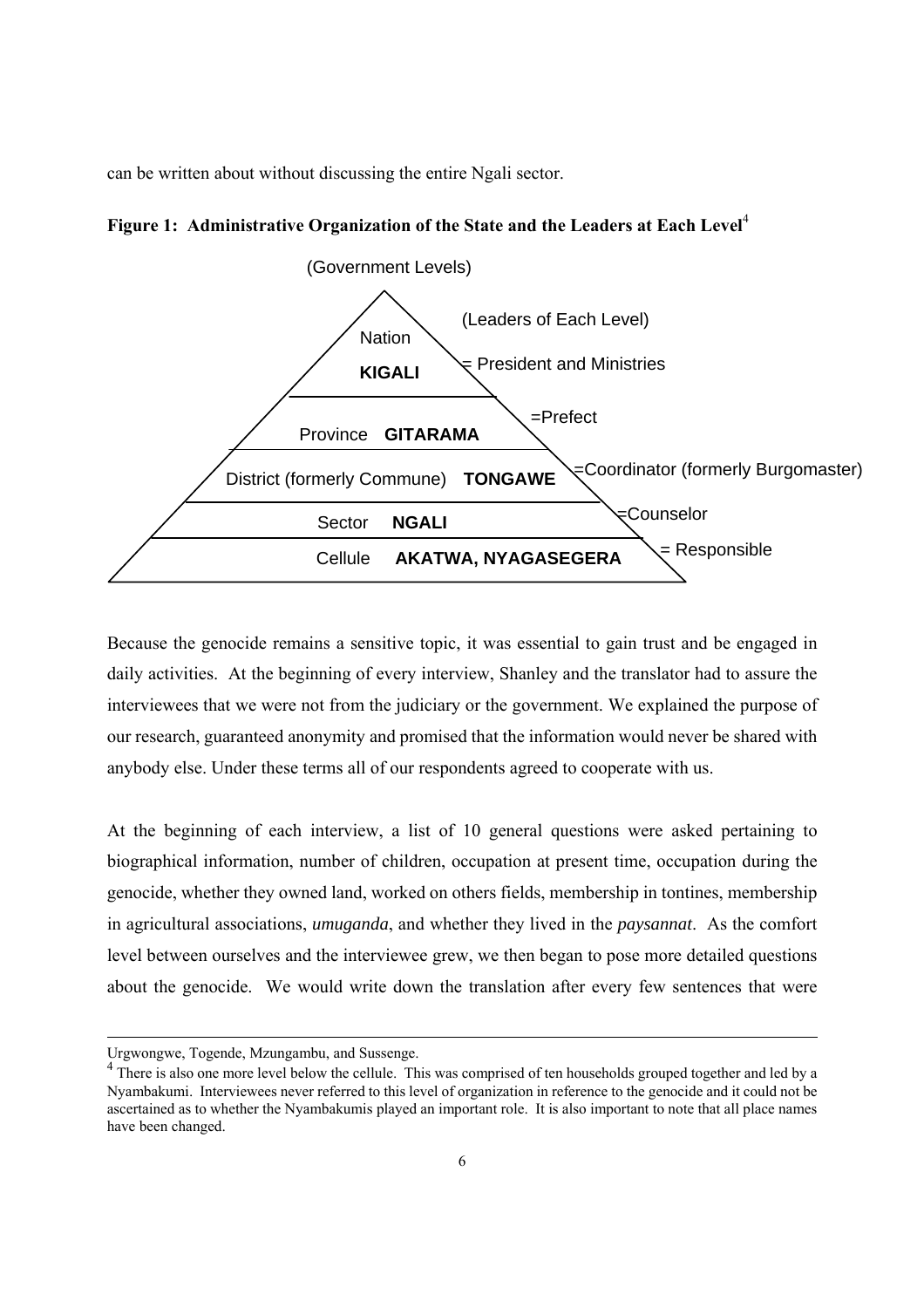spoken. After a day of interviews, we returned to our hut and rewrote all the interviews by candlelight.

Working in the two cellules proved to be very different experiences. Akatwa was a much more open and welcoming cellule. The Responsible was a survivor himself, who was elected to this position by the people after the genocide, and it seemed that there was a feeling of reconciliation happening in Akatwa. In Nyagasera, conversely, the Responsible, who was known to be a leader in the genocide, remained in power for the ten years following the killings and had only recently lost his re-election one week before our arrival. This contributed to a very suspicious and uncomfortable atmosphere in the cellule, with many interviewees afraid to speak about what had happened. Fortunately, we were able to meet some very courageous people willing to share the details of such emotional events in their lives. The dichotomy of experiences allowed a more balanced point of view for this research and an understanding of the situation that still affronts the country at present time.

# **4.Brief Overview of the 1994 Genocide**

To this day, Rwandan history remains debated upon by scholars and Rwandans themselves. Most of the interviewees that we spoke with reported that Hutus and Tutsis lived together with no problems. While scholars doubt that the situation was ever quite this idyllic, Hutu and Tutsi had, by most reports, existed symbiotically throughout the decades. Hostilities existed from the pre-colonial days when a type of feudal system was in place. Tutsi were considered pastoralists and rulers whereas Hutu were cultivators who worked the land of their Tutsi lords. But, these were socio-economic labels rather than rigid racial identities. In fact, a Hutu could become a Tutsi if s/he obtained land or cows (Newbury, 1988). It wasn't until the Belgian colonialists instituted an identification system based on ethnicity that one can speak of a rigid ethnic categorization of Hutu and Tutsi. Historians have seen that due to the Belgians preference towards the Tutsis, they became the elite class in society. Tutsi were allowed to attend schools and hold all the ruling positions in the government. Hutu were relegated to the lowest class in society even though they made up 85 percent of the population. (Mamdani, 2000)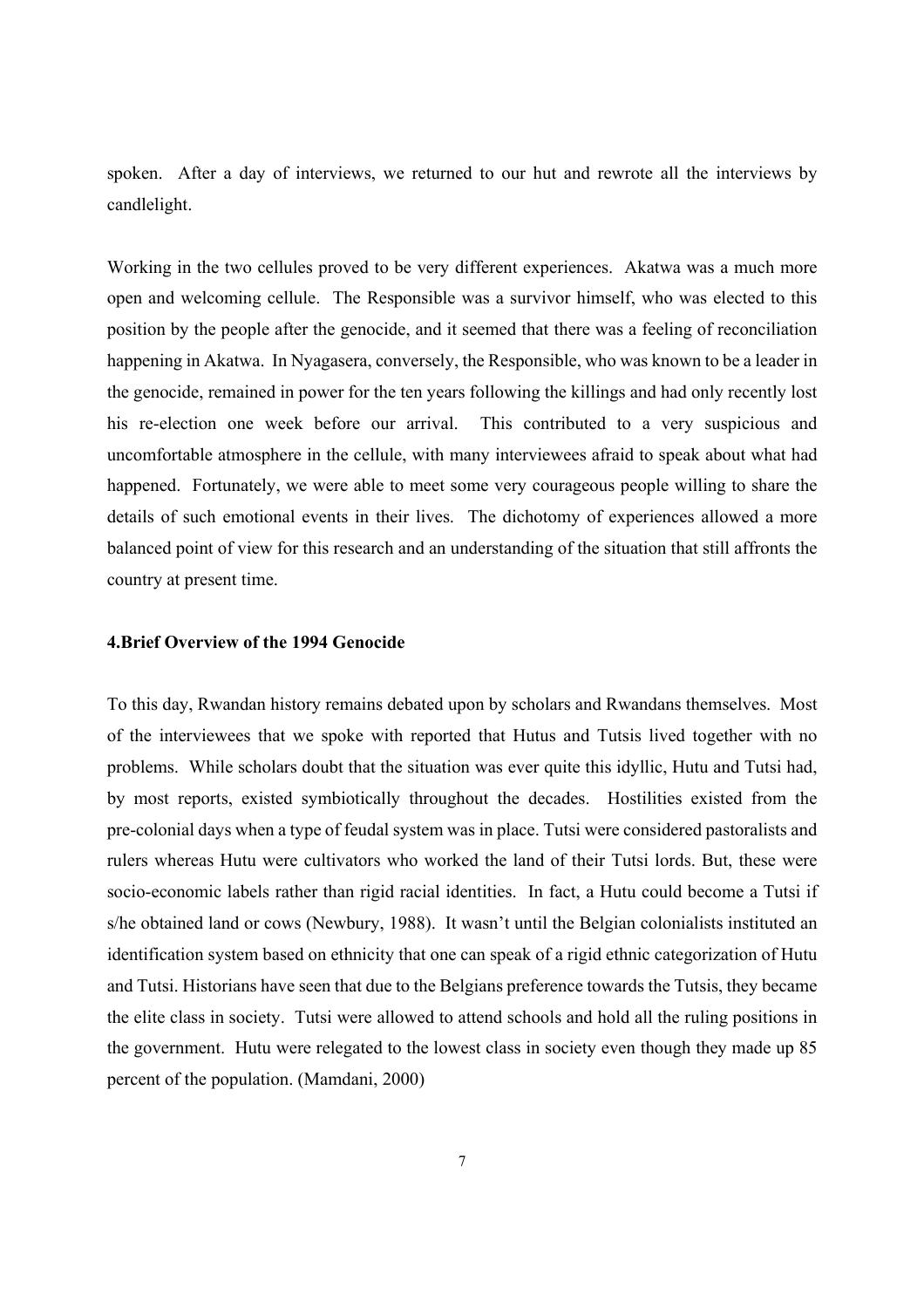In the mid-1950s, under influence of the Catholic Church, the Belgian administration granted greater rights to the Hutu. In 1959, the Hutu Revolution occurred, which resulted in the Party for Emancipation of the Hutu People (Parmehutu) taking over the country in a violent overthrow of the ruling Tutsi. When the Belgians left Rwanda in 1961, the Hutu had already gained control and removed the Tutsis from their favored status. Thousands of Tutsi fled to bordering countries and formed rebel groups, namely in Burundi, Uganda and Zaire (now DRC), which aimed to reclaim Rwanda for the Tutsi. In 1962 the country gained formal independence under the first Hutu president Gregoire Kayibanda, and this takeover was accompanied by mass killings of Tutsi. Then in 1973, General Habyarimana, a powerful Hutu leader from Northern Rwanda, took over power after a series of government sponsored purges of Tutsi from schools, jobs and administrations. This led to a new exodus of Tutsi to neighboring countries. Until the mid-eighties, the Rwandan economy performed better than the other economies in sub-Saharan Africa, resulting in the supply of mass loyalty to Habyarimana. However, the situation worsened from 1986 onwards and outdated economic policies could not turn the tide. The 1987-1989 period was marked by drought, crop failure and a decline of the coffee price on world markets (Verwimp, 2003).

In October of 1990, the Rwandan Patriotic Front (RPF), a Tutsi rebel group from Uganda and off-spring of refugees, made an advance into the northern region of Rwanda and Habyarimana sent military forces to quell this attack. Tutsi within Rwanda were arrested and killed, accused of collaborating with the Tutsi rebels. From 1992-1994, the RPF continued its attacks in Rwanda, and as a result, hate policies towards the Tutsi were expanded. Hutu militias, known as the *Interahamwe*, were being trained in the country to kill the "traitor" Tutsi. Under pressure from the international community, President Habyarimana reluctantly signed a peace accord with the RPF, granting them political and military representation in Rwanda. On his flight back from signing the peace accords in Arusha, Tanzania on April 6, 1994, Habyarimana's plane was shot down and he died. To this day, the debate continues as to who shot the plane down. Hutu extremists immediately blamed the RPF, while the RPF maintained its innocence. The RPF contends that the Hutu extremists were angry at Habyarimana for having negotiated a peace deal with the RPF and that they wanted to kill him to start the genocide. Either way, government forces and the *Interahamwe* began the killings immediately following the news of Habyarimana's death (Uvin, 1998).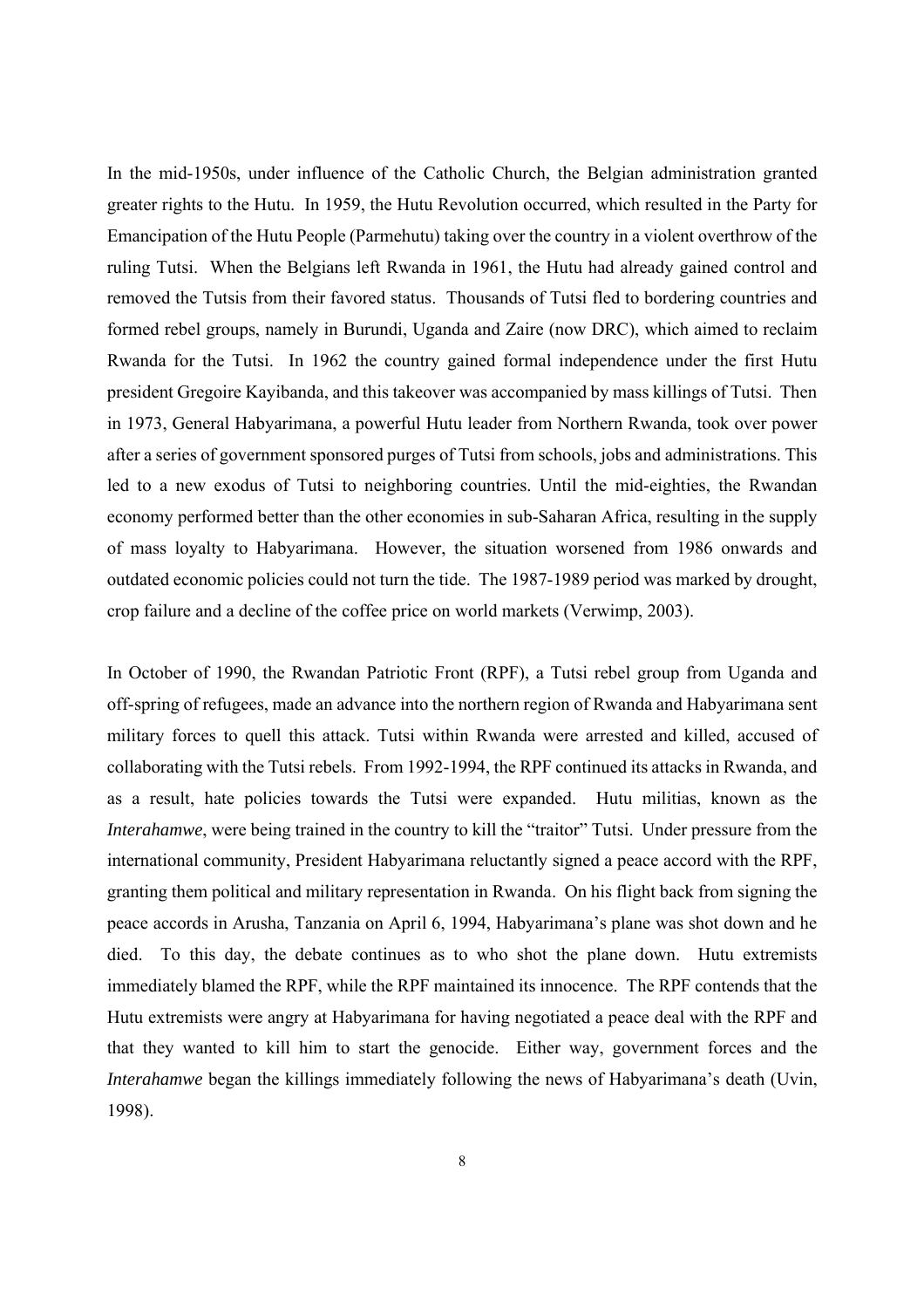Over the course of the next three months, approximately 800,000 Tutsi and moderate Hutu were slaughtered all over the country. Many Hutu were willing participants in the killings, but others were forced to kill when they tried to resist the extremist Hutu's orders. They looted and burned Tutsi houses, stole their cows and ate all their crops. In some instances, neighbors killed neighbors, fathers killed their own wives and children, and friends turned on each other all in the name of Tutsi elimination. (Des Forges, 1999).

The RPF eventually gained control over the country by late June 1994 and pushed the Hutu extremist forces outside of the country. Their takeover resulted in a mass exodus of Hutu refugees to bordering countries as they feared reprisals by the RPF. At the same time, Tutsi exiles who had been living outside of the country, some since 1959, all came streaming back into Rwanda. All this cross migration added to chaos that the mass looting and pillaging had left. By 1996, many Hutu refugees still had not returned to Rwanda. Consequently, the RPF government forced their return from refugee camps in the DRC, seeking to eliminate the border insecurity problems. One million Hutu returned from Burundi, Tanzania, Uganda and Zaire (Prunier, 1997).

The last eleven years have been a slow and arduous process of recovery for the Rwandan people. Approximately 100,000 accused participants in the genocide remain in local and national jails. The International Tribunal in Arusha has tried and sentenced a number of leading perpetrators, other suspects currently awaiting trial. By 2003, the economy recovered to its pre-genocide level. Over 60 percent of the country lives in poverty, continuing to struggle with myriads of post-conflict issues. The threat from ex-*Interahamwe* who escaped into Burundi and the DRC still remains as well and violence continues in the border regions.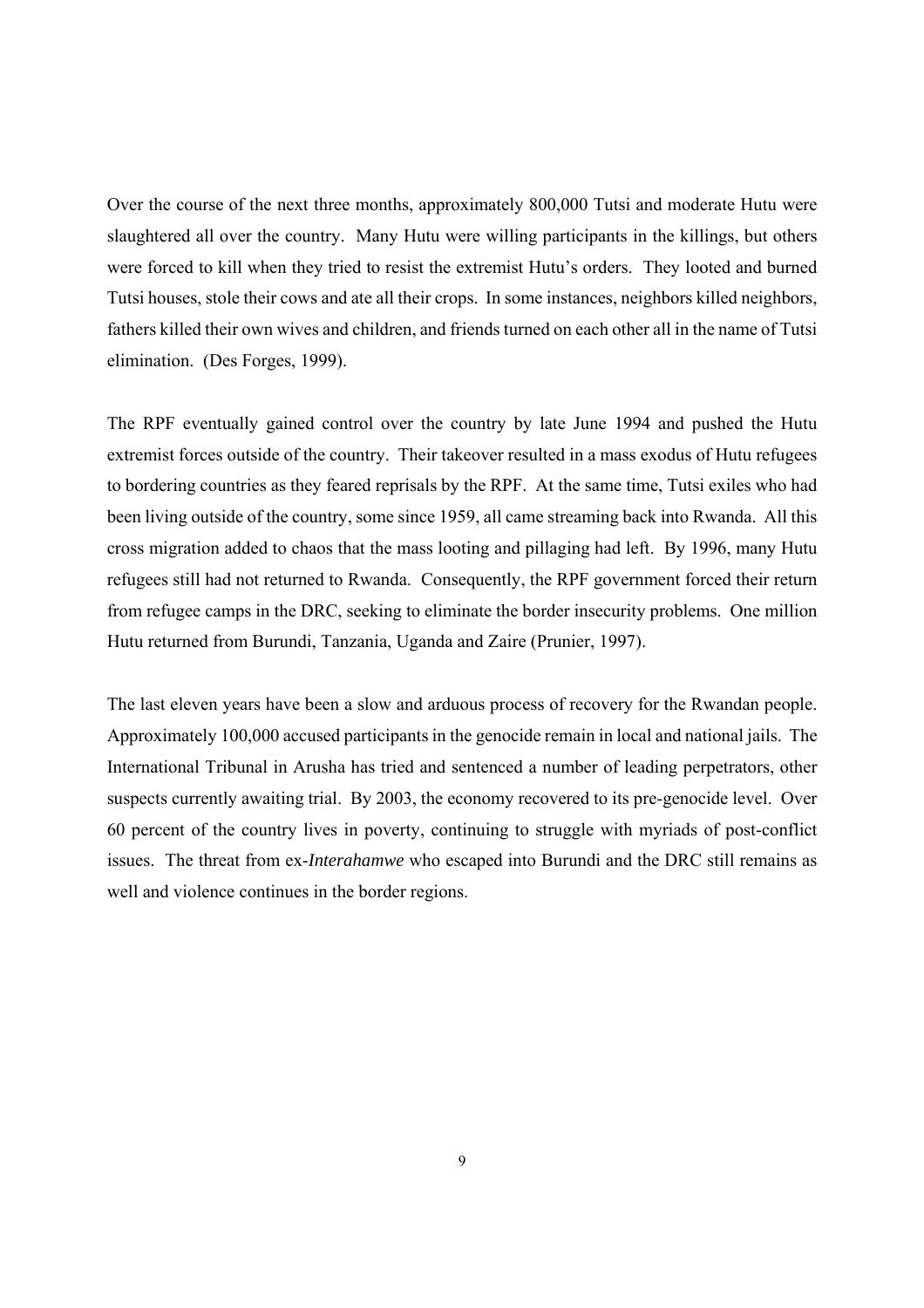# **5. Micro-Level Analysis5**

1

#### *5.1 The Nature of Social Capital in Akatwa and Nyagasera*

To provide for a clearer picture of the change in social capital in Akatwa and Nyagasera during the genocide, it was essential to understand how the daily lives, interactions, associations, and organization of the communities worked in the decades preceding the violence. <sup>6</sup> A majority of the population were farmers, with only a handful of people who worked non-farming jobs, such as a teacher or store owner. Among the farmers, many worked together in agricultural associations in order to gain more money. There were mixed marriages between Hutu and Tutsi. It was nearly impossible for teenagers to attend secondary school since none existed in all of Ngali sector. There were only two primary schools in Ngali, neither one in Akatwa nor Nyagasera, so children from differing cellules went to the same school. The same was true for churches, where people of the various cellules were able to meet one another at a common church.

The social organization of Ngali provided potential for bridging social capital among the people of Akatwa and Nyagasera. This potential existed primarily in agricultural associations and *tontines*. Agricultural associations were groups of farmers who culled their own resources to harvest a field together. Most of these agricultural associations obtained their communal land from the government. Each member paid a fee to join and had to work on the association's field one to two times a week. Then they took the association's harvest to the market and sold it as a collective. With the profit from the market and money from the membership fees, they deposited a portion in a rural bank and reinvested another portion back into the association in the form of farming equipment, a storage facility, or even a party for the members. *Tontines*, known to Rwandans as *icybinas*, were different from agricultural associations in that they dealt solely with money. A group of ten to twelve people got together and each paid 1,000 to 1,500 Rwandan Francs (RWF)

 $<sup>5</sup>$  All information in this section was compiled from interviews taken from July to September 2004. Only stories of</sup> events that could be substantiated by three or more witnesses were considered valid. All names were changed to protect the identity of the interviewees.<br><sup>6</sup> Before the fateful beginning on April 6, 1994 there were approximately 650 people in Akatwa, of which 370 were

Hutu, 200 Tutsi, and 80 Twa. The Twa were only one percent of Rwanda's population and did not play a specific role in the genocide in Akatwa. Most of the Twa in Akatwa kept to themselves and were considered "stupid" by a majority of the Hutu and Tutsi interviewees. Nyagasera's population was less ethnically balanced. With a population of 1,000, there were zero Twa, 27 Tutsi, 973 Hutu. Of the 27 Tutsi, 25 of them belonged to the two Tutsi families living in Nyagasera and the other remaining two had moved to the cellule for marriage.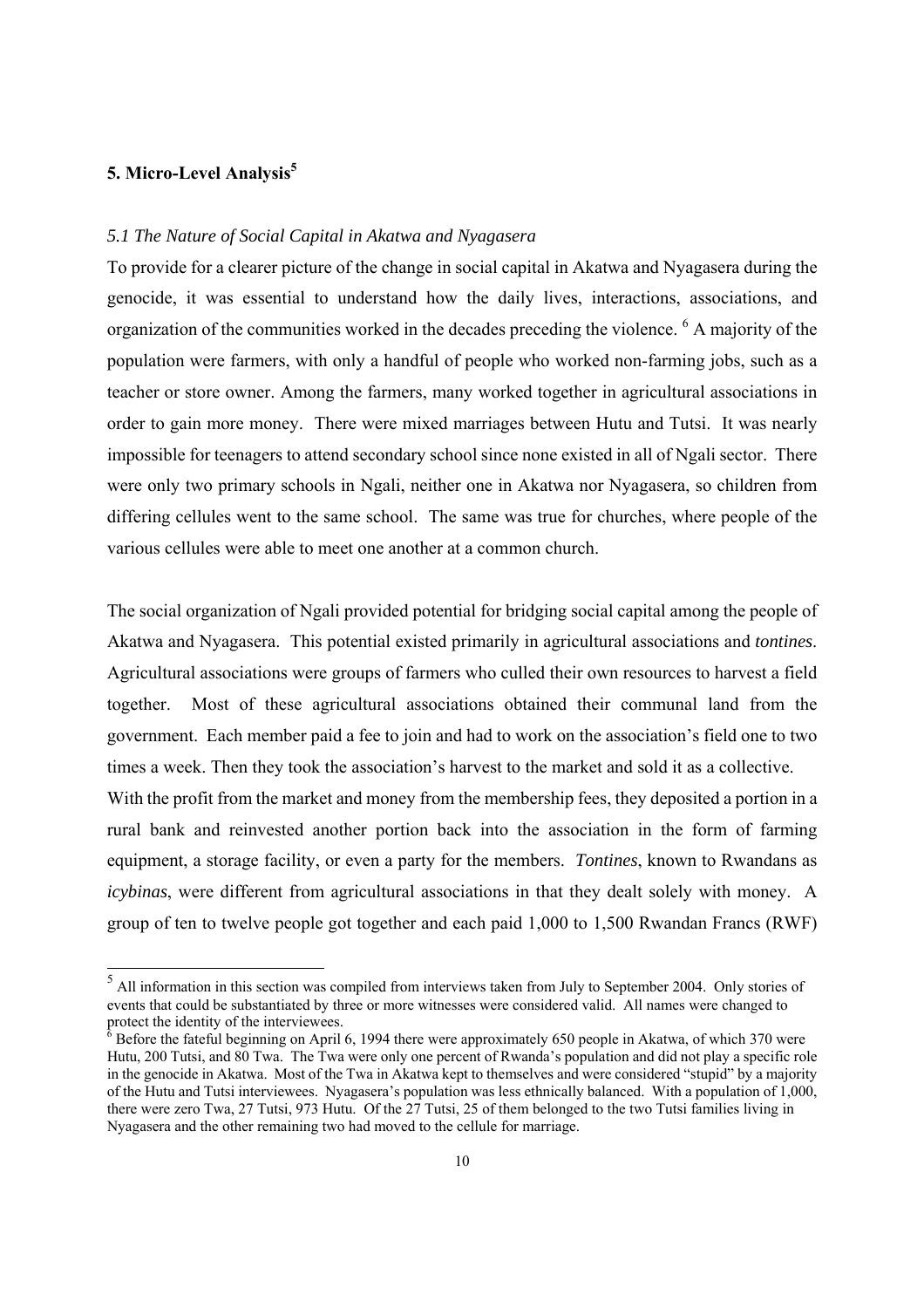each month to one member. Then each month another member of the *icybina* received the money. Over half of the interviewees had been or were currently involved in one or more forms of these organizations. In Akatwa and Nyagasera, there were eight agricultural associations and more than 20 *icybinas* comprised of people from various cellules in Ngali. These offered many chances for contact and cooperation among the people of Ngali. By all accounts, membership in both of these groups always was ethnically mixed and no one reported any exclusionary tactics before 1990.

The vertical associations were very well organized given the hierarchical structure of the State. This rang true even at the cellule and sector levels. There was an elected counselor for the sector, and each cellule had a responsible who headed a committee of four members. Those who were elected were usually the few who were educated.<sup>7</sup> The activities of the sector and cellule administrations were well organized and integrated. Each week the counselor of Ngali held meetings with the responsibles and the cellule committees to discuss events in the sector, problems, and tasks needed for the commune, namely the *umuganda*. *Umuganda* was the collective work required by the government for all citizens in Rwanda but organized at the local level. (Mamdani, 2000) In Ngali during the meetings with the counselor, responsibles and cellule committees, the counselor himself made the final decisions regarding the *umuganda* for the week. On Tuesdays, all youth reported to the sector office for the *umuganda*; on Wednesdays all the men came; and the women were assigned to Thursdays. The counselor himself told the people what their duties were for that day. The organization of *umuganda* showed a strong state interaction in the community, thereby strengthening the vertical associations present on the local level (Coleman, 1988; Woolcock, 1998). Additionally, these political figures in the sector and cellule can be seen as weak links, working together in intra-communal meetings, bridging their respective cellules together.

Another important aspect of Ngali's state-community interaction and levels of vertical associations was that cellules were a *paysannat*, which was a coffee-growing program instituted during President Kayibanda's rule (Save the Children, 2000). Each family was allotted two hectares of land on which they had to grow coffee trees, maintaining them according to a rule of standards set

1

 $7$  The counselor of Ngali sector Francois Gohinga was a Hutu who was a former teacher and came from a powerful family in Akatwa. Head of the Akatwa , Responsible Fidele Rudabo, was a Tutsi farmer and his cellule committee was mixed with one Tutsi and three Hutu representatives. In Nyagasera, however, Responsible Egide Mawiza and all the cellule committee were all Hutu.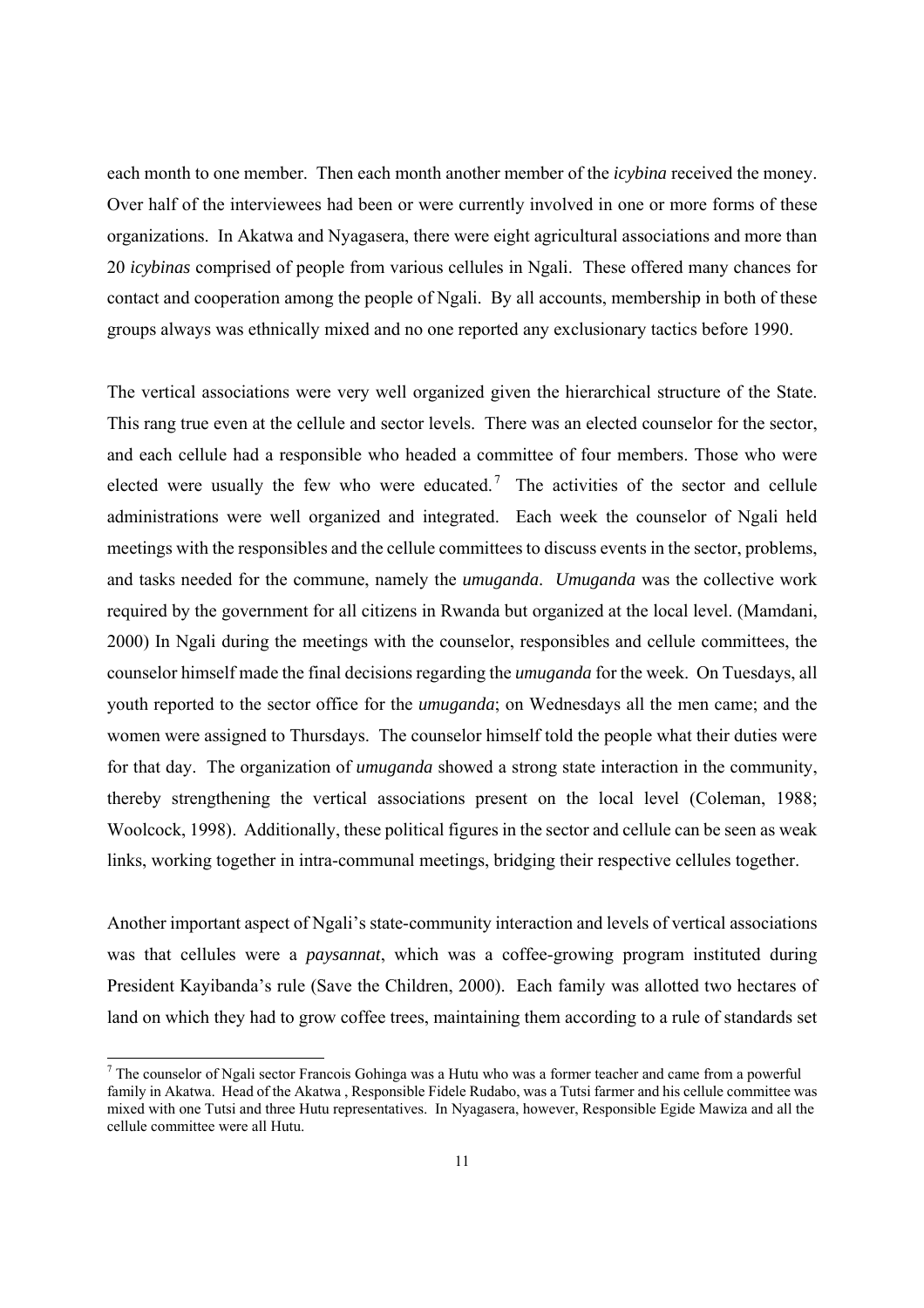by the government. When the people collected the coffee beans from their trees, they had to sell it to OCIR, the national coffee company of Rwanda, at a fixed price per kilogram. In order to instruct the people of *paysannat*, the administration appointed an *agronome* for the entire commune and agricultural monitors who were assigned to three cellules at a time. Those who did not follow this careful maintenance were punished with a fine of 100 RWF per tree. The *agronome* and agricultural monitors came two to three times a month to check on the coffee trees and to punish delinquent coffee growers. Consequently, the *agronome* and agricultural monitors had a lot of sway and power over the lives of the people in Ngali. They were chosen based on their ability to read and having had at least a primary education, which made them admired within their communities. The *agronome* and agricultural monitors acted as weak links, traveling between cellules and interacting with all people throughout the region.

 All these examples of interactions would have us believe that there were high levels of social capital through horizontal and vertical associations. However, before making such an assertion, the strength and quality of the social capital needs to be identified. Bridging social capital between Hutu and Tutsi often occurred through inter-marriage, ethnically mixed membership in agricultural associations or tontines, and cooperation during the *umuganda*. But the bridging social capital between the Hutus and Tutsis was weak. It is important to realize that such associations between the residents of Akatwa and Nyagasera were always co-opted by the heavy vertical integrations coming from the state down to the local level. For example, the agricultural associations could be seen as a burgeoning of civil society in the cellules, but they were completely dependent on the government to allot them a piece of communal land and could have their land taken away at any time. During the *umuganda*, the cellule members were all working together, regardless of ethnicity, but the state was always the mediator, demanding that everyone come and do his/her part. As with *umuganda* and the *paysannat*, the government instituted punishments in the way of fines. This only further entrenched the state's involvement in their daily lives, thereby giving the government the ability to direct and control the networks that existed between the people. In this way, we will see how the social capital is able to be manipulated through politicization from these vertical integrations.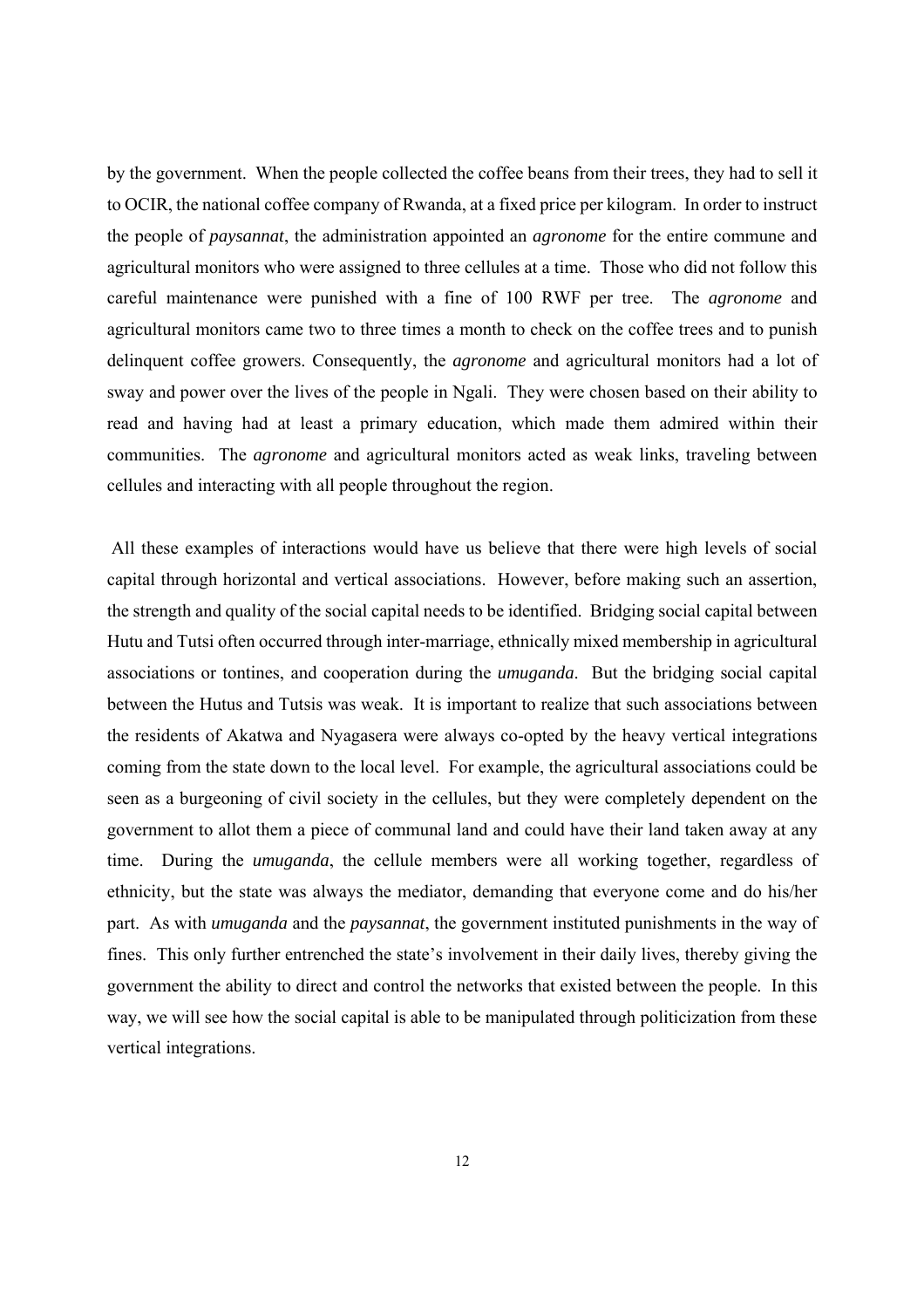#### *5.2 Co-option of Social Capital*

The conversion of social capital began taking shape in 1990 when the RPF entered Rwanda from Uganda and made their first attack in Umutara. Habyarimana's forces battled the RPF troops on the border and eventually won, driving the RPF back across the border. The victory was decisive when General Rwigema of the RPF was killed. Although the Presidential soldiers won, the government became nervous at RPF's strength and ability to infiltrate the country (Des Forges, 1999). At that time, some Tutsi families in Rwanda had sons who went and joined the RPF. In both Akatwa and Nyagasera, interviewees named five families with sons who disappeared in 1990 and were known to be a part of the RPF. It was even mentioned a few times in these interviews that some young Hutu men from Ngali also left to join the RPF. But in general, the suspicions fell upon the Tutsi families. They were accused of sending money to the RPF and supporting them from the inside. Even Hutu men who married Tutsi women were said to be financially aiding the RPF. The government's fear of losing power to the RPF was transferred to the populace through messages on Radio Rwanda and local authorities. This, in turn, reignited dormant fear among Hutu resonating from the years before 1959 and heightened their suspicions towards Tutsi in their communities. Many interviewees noted that some people in Akatwa and Nyagasera began referring to their Tutsi neighbors as *inyenzi*, cockroaches, *inzoka*, snakes, and *ibyitso*, spies. "People were afraid that the RPF would enter the country," said an ex-prisoner from Akatwa. "Radio Rwanda was talking about the *inyenzi* killed by the soldiers and everyone was thinking that the *inyenzi* were not people but animals with long ears and a tail. The radio said that they looked like this."<sup>8</sup> When the radio announced that General Rwigema had died, a group of farmers in Nyagasera went to bury a banana tree as an effigy of his body and then had a celebration.

Formal organization of Tutsi house searches began when the communal authorities started giving orders after 1990, a move that would strengthen social capital among the participating Hutu. In Nyagasera, the Burgomaster Regis Babgabo, sent a policeman to Mwizema's house, a Tutsi man with two wives and ten children. This family had one son who had left to fight with the RPF and when word of this reached the Commune, orders were given for the policeman Celestin to go and search this family. Celestin arrived there one morning and beat Jean, another son in the family. He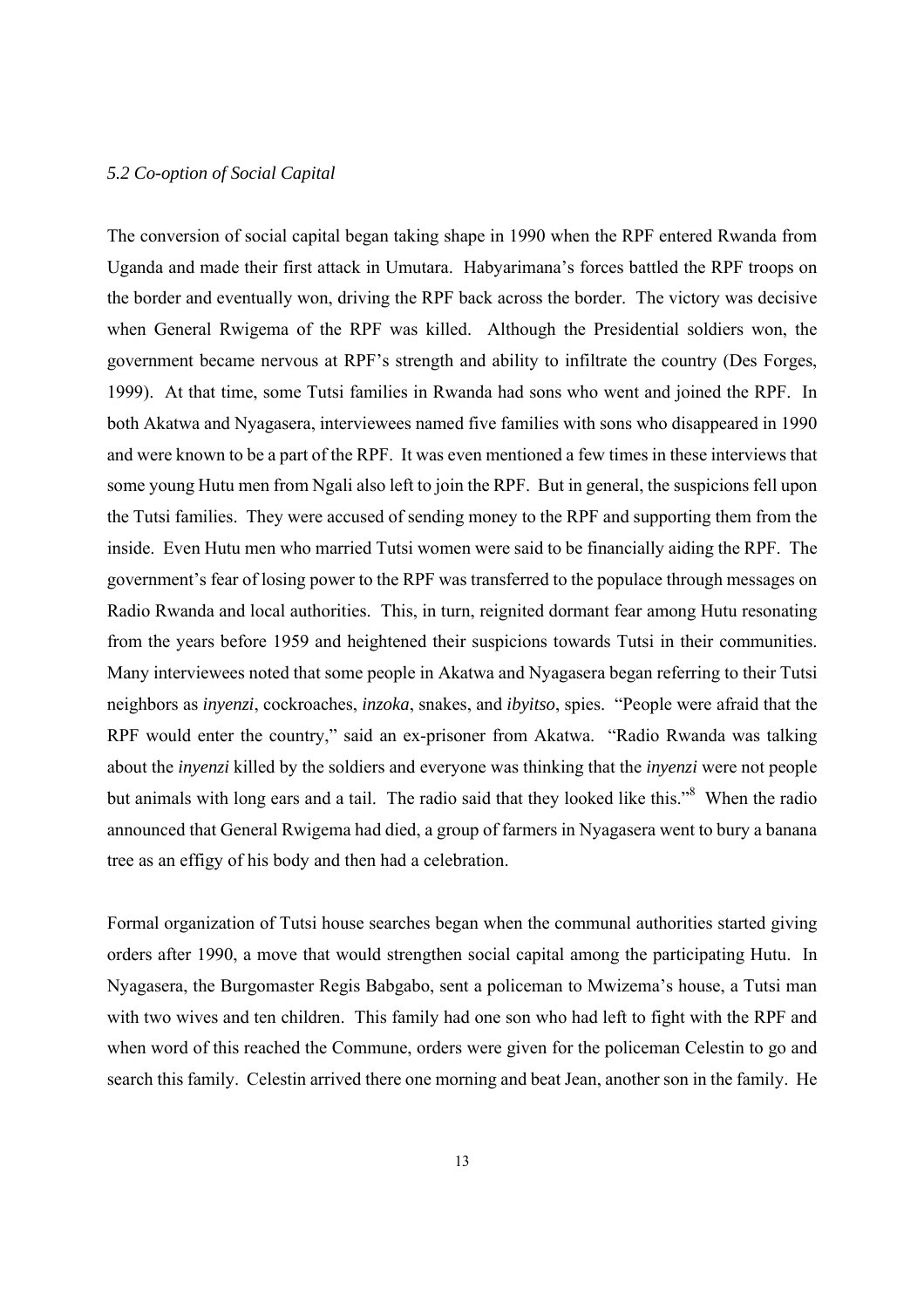was beaten so badly that he died. Eloise, a Tutsi survivor in Akatwa, reported having had his house searched twice by a group of young boys who forced themselves into his house looking for Tutsi spies. They had been ordered and organized by one of the local *commercants* who had ties to Babgabo, the Burgomaster.

Although strong expressions of anti-RPF sentiments seemed to be stirred up, the bonding social capital among Hutus was not strong enough at this point to create widespread ethnic hatred and separation since the RPF advance was quickly quelled. Many interviewees admitted that tensions increased; however, there was no thought to dividing their communities along ethnic lines at that time. As one Tutsi woman in Nyagasera admitted, "They called us *inzoka* and *inkotanyi* (RPF soldiers) but there was not a major problem. The big trouble started in 1991."<sup>9</sup> This was the initiation of dividing Hutu and Tutsi by rekindling discordant sentiments. Full-fledged organization of these divisions didn't begin right away, but as the country opened up to multi-party politics, the political manipulation of social capital was galvanized.

#### *5.3 Social Capital and Political Parties*

"In 1991, the different political parties came. Everyone joined, men, women and children. They were always singing and dancing saying that *Rukokoma* would solve everything because it removed Habyarimana's power, said one Hutu woman in Nyagasera attempting to explain the beginning of the political parties and dominance of the *Mouvement Democratique Republicain* (MDR). 10 Previously Habyarimana had ruled the country as the head of the *Mouvement Revolutionnaire National pour le Development* (MRND) and subsequently, every Rwandan citizen was considered part of this party (Des Forges, 1999). When the decision to allow other political parties was announced, organization of opposition parties and meetings quickly began. People identified themselves according to which party s/he belonged. The MDR, an updated version of the 1959 Parmehutu party, gained the largest following in all of Ngali sector, quickly becoming the most important party in both Nyagasera and Akatwa. Referring back to this revolutionary period,

<sup>8&</sup>lt;br><sup>8</sup> Interview September 23, 2004, Akatwa.

<sup>9</sup> Interview August 26, 2004, Nyagasera.

<sup>&</sup>lt;sup>10</sup> *Rukokoma* was the name of the Arusha sessions in 1991 that eventually led to the agreement to open up the Rwandan one-party government of Habyarimana, clearing the way for a multi-party system (Africa Watch, 1992).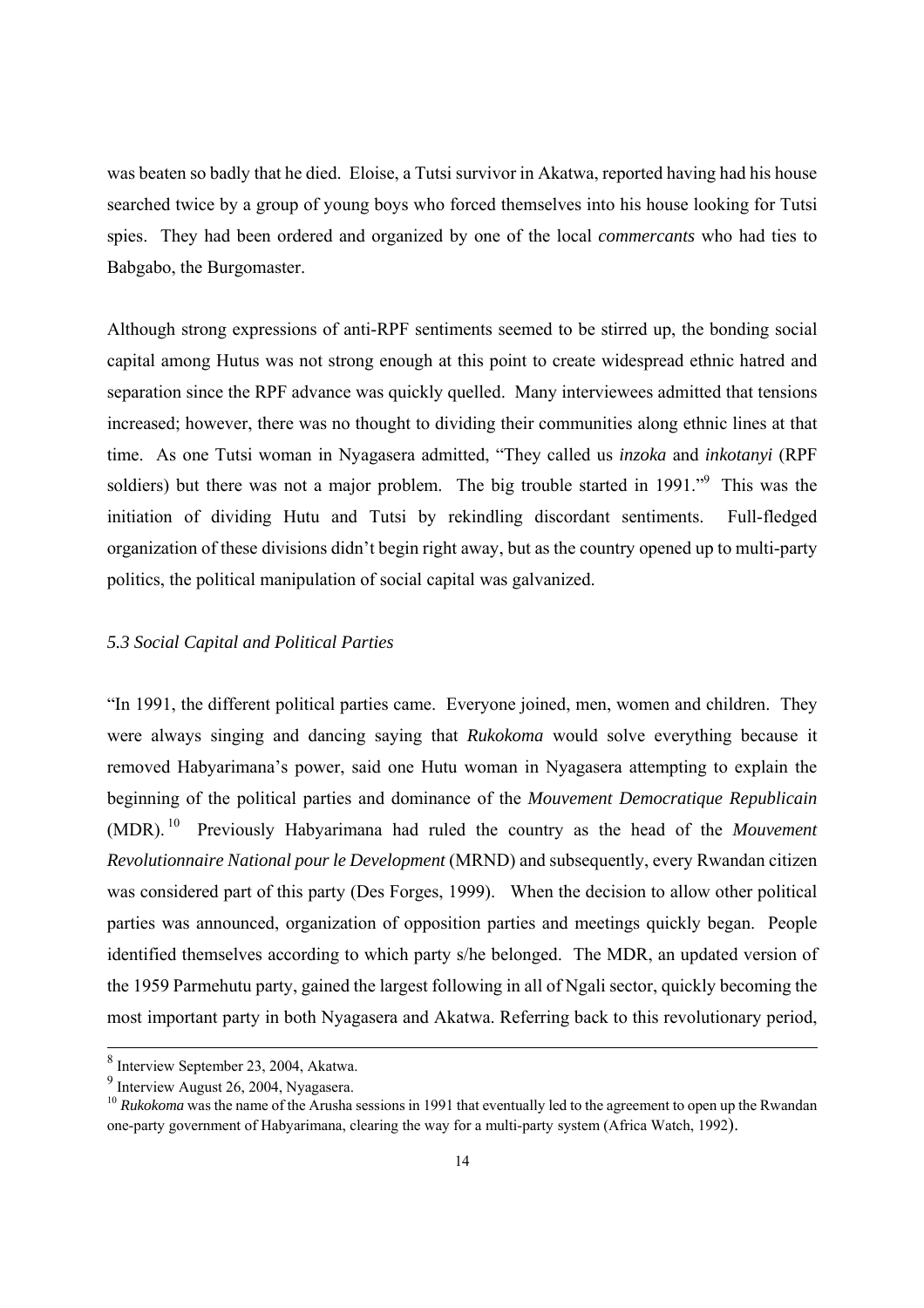the Parmehutu had been the party of Kayibanda and had its stronghold in Gitarama Province, promoting an anti-Tutsi ideology. It was therefore only natural that so many people in Ngali joined this party again in 1991 and it became labeled as the Hutu party. Other parties were formed, such as the *Parti Social Democrate* (PSD), *Coalition pour la Defense de la Republique* (CDR), and *Parti Liberal* (PL). The PL was referred to as the Tutsi party that had ties to the RPF. In addition to these new parties, the MRND continued its existence as well, and carried a small but powerful contingency in Ngali, including the Counselor of the sector Gohinga.

In 1991, we see the politicization of social capital beginning, as bonding capital formed along party lines. At this time, bonding social capital wasn't strengthened necessarily among those Hutu who hated Tutsi because in the early stages, the MDR's message wasn't initially focused solely on Hutu dominance. Instead, the organization of bonding social capital culminated in those Hutu who adamantly supported the removal of Habyarimana from the presidency. The country had become increasingly poor and it was difficult to make ends meet, especially for people in Ngali when coffee prices began dropping dramatically in 1991 (Verwimp, 2003). "Habyarimana and the MRND were said to give all development money to the Abacyiga region, which were the areas of Ruhengeri and Gisenyi, Habyarimana's hometown region," said the current Responsible of Nyagasera, who admitted to having been at some MDR meetings as a teenager.<sup>11</sup> As a result, the MDR gave hope to the people that they could bring great change in the way of wealth and higher living standards. Joseph, a *commercant* in Ngali, explained the MDR in terms of *mandazi*, which are fried sweet dough balls frequently eaten in Rwanda:

The MDR held meetings within the cellules, at the Ngali sector office, the commune office in Bikele, and even in Gitarama ville. When the meetings were in Gitarama or Bikele, sometimes the *commercants* or wealthier leaders who had cars would transport some of the people to these meetings. During meetings in Akatwa or Nyagasera, people would gather outside in the center of

<sup>&</sup>quot;The MDR's objective was to show people only the good things to get them to join and to hide the bad. For example, if I make one ball of *mandazi* with eggs, fresh milk, and lots of sugar, and let some people have a piece, then they will tell everyone that I have the best *mandazi*. In reality, I am making all the rest with just flour and water, but everyone will come to buy it and it won't be true. This is how the MDR worked. They promised running water, electricity, hospitals, and new schools when they won the election. They even took the people to the place to show them where the water would run. It was all lies."<sup>12</sup>

<sup>&</sup>lt;sup>11</sup> Interview August 24, 2004, Nyagasera.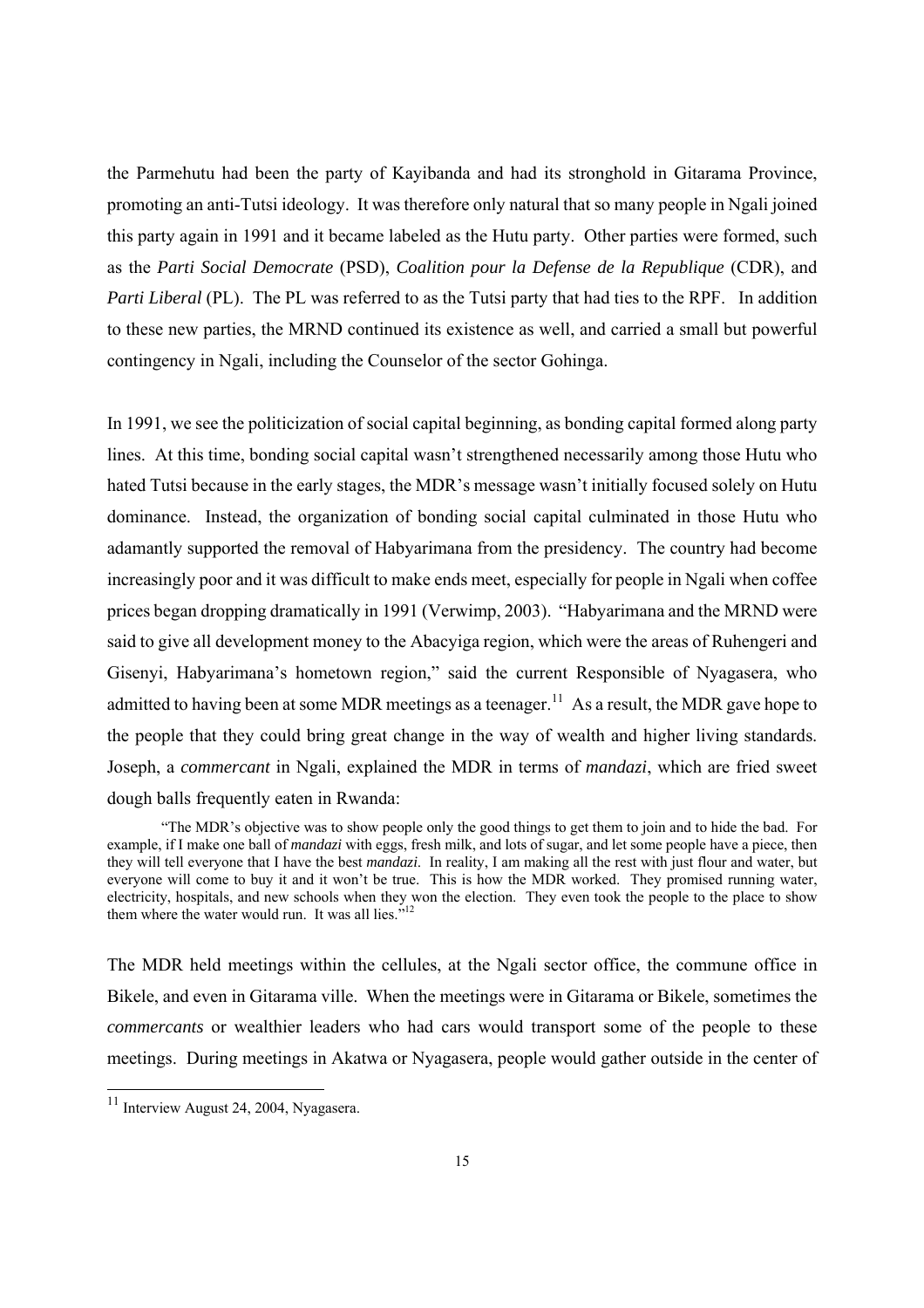the cellules, carrying flags, wearing their party hats and t-shirts, marching through the streets singing, dancing, and chanting that they would throw Habyarimana out of government. Leaders from the commune and even prefecture level came to some of the sector and cellule meetings to instruct the local leaders on how to conduct the meetings and to give even greater sensitization to the people in the party. Each week there was a meeting at the sector office for the MRND and MDR, but they had to have their meetings on different days or else fighting would break out between members of the two parties. As the ex-responsible of Nyagasera noted, "Many people joined political parties here in 1991, and it was like teams. It changed their personalities and they could not get along with people in other parties. People who used to be good friends and drank together fought against each other and became enemies when they joined opposite parties."<sup>13</sup> Members of the MDR had to wear clothes that were black and red, so they could identify each other easily. During the MDR's weekly marches in Akatwa and Nyagasera, someone who crossed their path and who wasn't wearing the clothes, the hat, or had a flag would be beaten.

From 1991, bonding social capital within the members of the MDR reached new levels as their party continued to consolidate its power in Akatwa and Nyagasera. Vertical involvement came when the leaders began ordering *kubohozas*, an act of forcing people to join the party (Des Forges, 1999). A *kubohoza* was performed by sending a group of party members to one person's house who the leaders wanted to join the MDR. In the mildest of cases, this chosen person was given a hat and a card, indicating that he should join the meetings. Some interviewees reported that once they were given the hat and card, then the *kubohoza* group left their houses. However, many interviewees also told of more violent *kubohozas* that involved beatings and continual harassment until they agreed to join the party and wear the hat. The most extreme *kubohoza* was done to the Counselor of Ngali Gohinga, who remained a member of the MRND until late 1992. One day a group of MDR members was driving a car to the commune meeting, but first stopped at his house to try and force him to come to the meeting. They parked the car in front of the counselor's house, began cursing at him and asking him to come out of the house. When he showed himself to them, they beat him and forced a hat on his head. He refused to get in the car with the group and they eventually left, but not before threatening his death the next time he refused. This same incident

 <sup>12</sup> Interview September 2, 2004, Akatwa.

<sup>&</sup>lt;sup>13</sup> Interview August 23, 2004, Akatwa.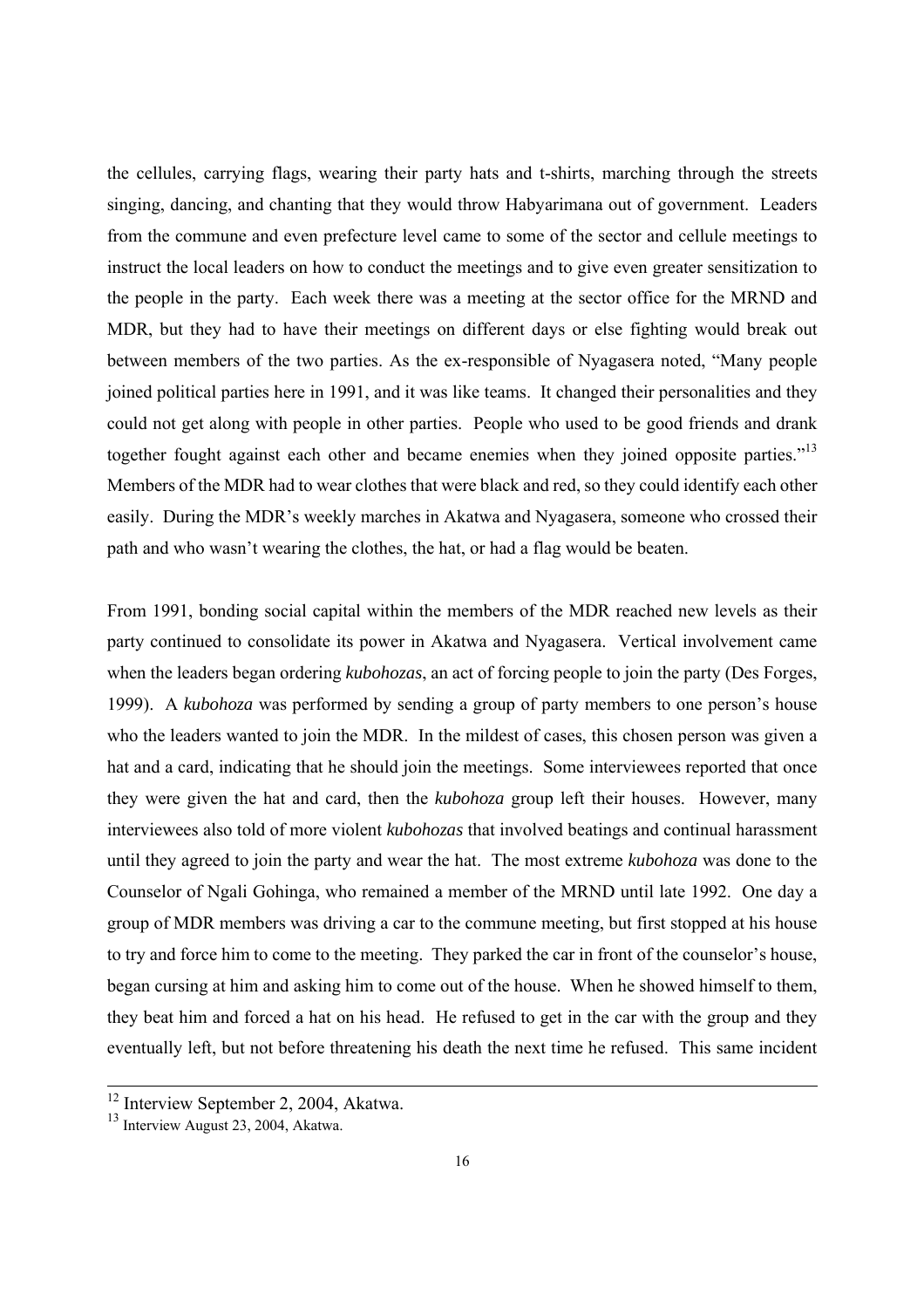was repeated one month later, and at that time Gohinga accepted the offer to join the MDR and reluctantly went to the meeting in Bikele.

### **6. Social Capital and Genocide**

#### *6.1 The Weak Links of Akatwa and Nyagasera*

"Leaders were the intelligent people in the cellules, sector, or commune. They could read, write, or were rich so the people followed them," said one interviewee.<sup>14</sup> These leaders were integral to the rapid spread of the MDR's popularity in Akatwa and Nyagasera. These strong personalities organized the meetings and gave announcements for when the next congregation would be. With jobs that afforded them a higher status in society, such as *commercants*, teachers, or the *agronome*  and agricultural monitors, they were the people who could have been the weak links between communities. Since they worked outside of their own communities, they had the potential to foster bridging social capital. Instead, they manipulated their positions in the communities to easily disseminate the party ideology to Hutu inhabitants in all the cellules as well as party paraphernalia of hats, t-shirts, and flags. Knowing how the people were already accustomed to high levels of social organization, these leaders were able to pervert this towards the organization of party meetings, demonstrations, and *kubohozas*. It is important to note their positions of power in the pre-genocide period because, in most cases, they used their dominant positions to become leaders during the genocide as well.<sup>15</sup> (See Figure 2 in appendix)

One of the most influential leaders for all of Ngali was Farrad Nwayo, a vice prefet in Ntarama who eventually became the National Vice President of the MDR in Kigali before the genocide started. He was born in Nyagasera and returned often because his family still lived there. When the political parties started, Farrad often came to meetings in Ngali, making speeches to the people, presiding over the elections of who would be local leaders of the MDR and hanging flags outside of their houses. Sometimes he came in his car to drive people to meetings at the commune or prefecture. Since he had been to secondary school and became quite an important figure in the

1

<sup>&</sup>lt;sup>14</sup> Interview August 17, 2004, Akatwa.<br><sup>15</sup> The MRND and other parties also had leaders; however, in terms of the development of the genocide in Akatwa and Nyagasera, not many of them played a vital part in the organization of the attack groups. Therefore, the research focuses mainly on the MDR leaders.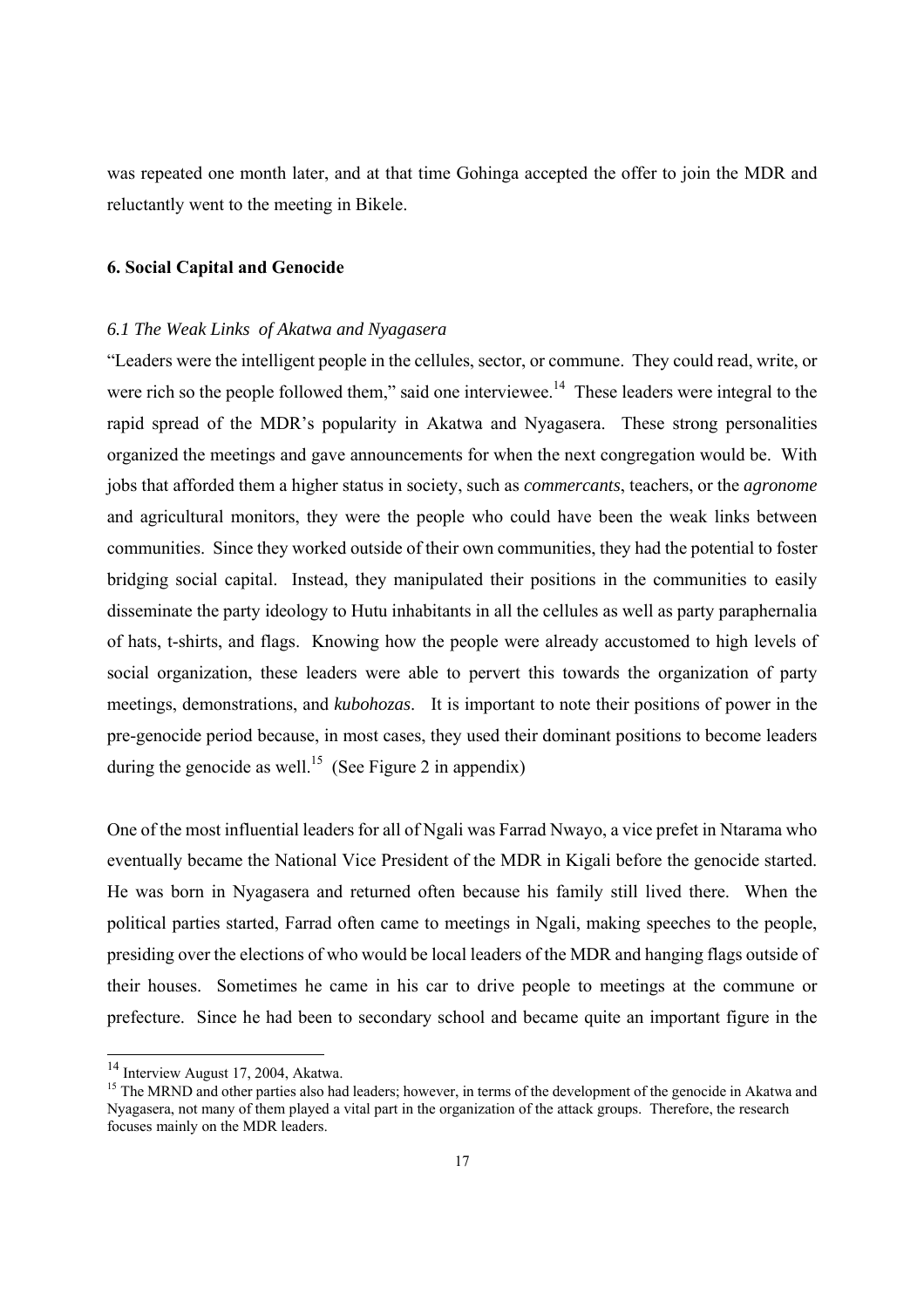government, many people admired him and joined the MDR under his persuasion. A few months before the genocide, Farrad left the country to study in Europe and remained outside until after the war. His role in the genocide is still debated and he is awaiting trial in the coming year.

The *agronome* and agricultural monitors were the first to join the political parties. Twagamungu was the communal *agronome* in the years leading up to the genocide. Originally born in Nyagasera, he moved to a nearby sector with his wife and children. However, his father Kayega and brother Ngirumpatse, who were very active members of the MDR as well, still lived in Nyagasera. The three of them worked together as leaders of the Nyagasera MDR and the Ngali sector. They also brought their friend, Innocent, a teacher in a nearby sector, with them to the Nyagasera/Ngali meetings and, consequently, he became a very active member. This family seemed to be one of the leading MDR organizers for all of Ngali. Since Twagamungu had connections to the communal administration through his job, he was able to spread messages from the Burgomaster Babgabo to many people in a very short time, thereby showing again the ability for the vertical integration at the local level.

Two other leading figures of the MDR were the agricultural monitors, Celestin Zimana and Egide Mawiza. Twagamungu was their boss who went with each of them when they visited the fields and *paysannat* of Ngali to help with the coffee trees. Zimana was born and lived Akatwa. In addition to being an agricultural monitor for Ngali sector, he also owned a bar in the center of Akatwa where he flew the MDR flag. Mawiza was not only an agricultural monitor but also served as the Responsible of Nyagasera. He reportedly read out the minutes of each meeting and presided as the secretary for the MDR in Nyagasera. As responsible, many people respected Mawiza and saw his membership in the MDR as a reason to join for themselves.

Twagamungu and his agricultural monitors worked closely with Somijambo Adolfus, the agricultural surveyor of the commune. As the surveyor, he had a list of families to visit each season in Akatwa, Nyagasera, and Sussenge to collect data about their fields and to find out how much each produced. This information was recorded to keep track of the *paysannat* statistics and agricultural records for Ngali. Adolfus joined one of the major agricultural associations in Ngali, and became a youth leader for the sector. This meant that he was in charge of encouraging and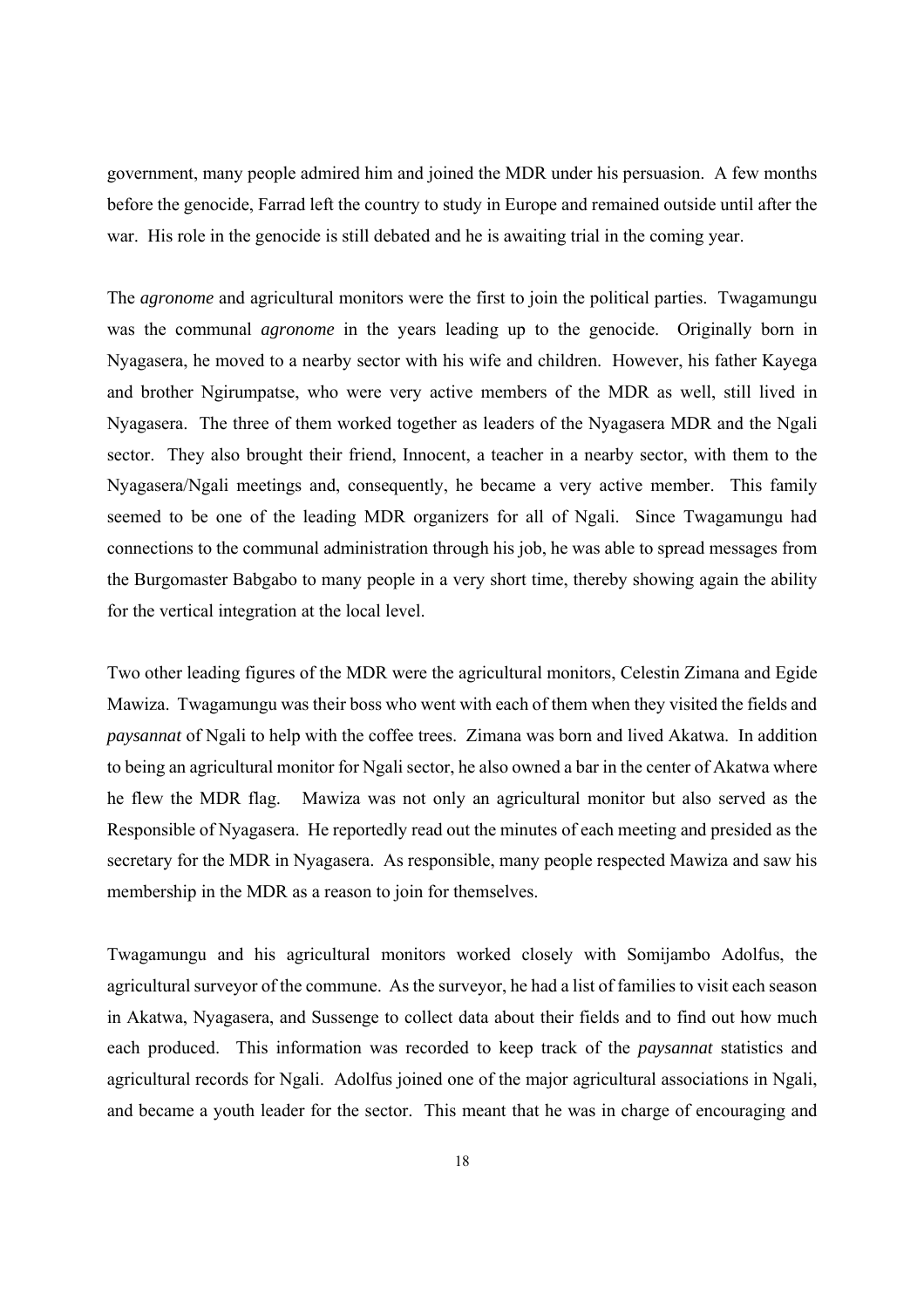assisting the youth, such as helping them to organize the *umuganda* and to join associations. Well-known and respected due to his high ranking position in the sector and a job that enabled him to know many people, it is not surprising that Adolfus became one of the most prominent leaders in the MDR for all of Ngali. He lived in a nearby but was born in Nyagasera; therefore, he returned to Nyagasera for many of the MDR meetings and was always present at the sector and commune gatherings as well.

*Commercants* were also powerful MDR leaders. The most dominant of them in Akatwa was Thomas Yezunga. His house was in Akatwa, but he worked as a tailor and *commercant*, first in Nyagasera and then in Mogako. Originally he started as a member of the PSD, serving as the sector leader; however, the PSD gained very few members. Since he worked in Mogako, he was good friends with Twagamungu and lived as a neighbor to Zimana. They both gave him a friendly *kubohoza* early in 1992 and he switched to the MDR, immediately rising to be a leading member in Akatwa and Ngali. When people joined the MDR, they went to Thomas's shop in Mogako so he could sew clothes for them out of black and red colored material. Becoming a member of the MDR had lucrative gains as well as an increase in status for Thomas.

Another successful commercant, Gayabaje, became a principal figure for the MDR in Ngali. He was born and lived in Sussenge, Ngali sector. Having a car enabled him to deliver hats, flags, t-shirts and cards to all the cellule leaders. Gayabaje was also neighbors and good friends with Gerard Simbizi, the Assistant Burgomaster of Tongawe Commune and a staunch MDR member as well. Through Gerard, Gayabaje became another virtual mouthpiece for Babgabo the Burgomaster and he wielded much clout with the populace of Ngali.

Two leading MRND were also paramount in the turmoil of the political parties. Most prominent was the Counselor of Ngali, Francois Gohinga. While his sector was virtually taken over by the MDR, he continued to hold weekly MRND meetings and went to all the cellules to promote his party. Eventually he was given a violent *kubohoza* and joined the MDR. The other MRND leader was Jerome Barisa, a rich *commercant* living in Nyagasera. He had a car and was constantly taking people to and from MRND meeting at the Commune and various sectors. When the MRND and MDR eventually merged to for MDR Power, Barisa became one of the most outspoken members,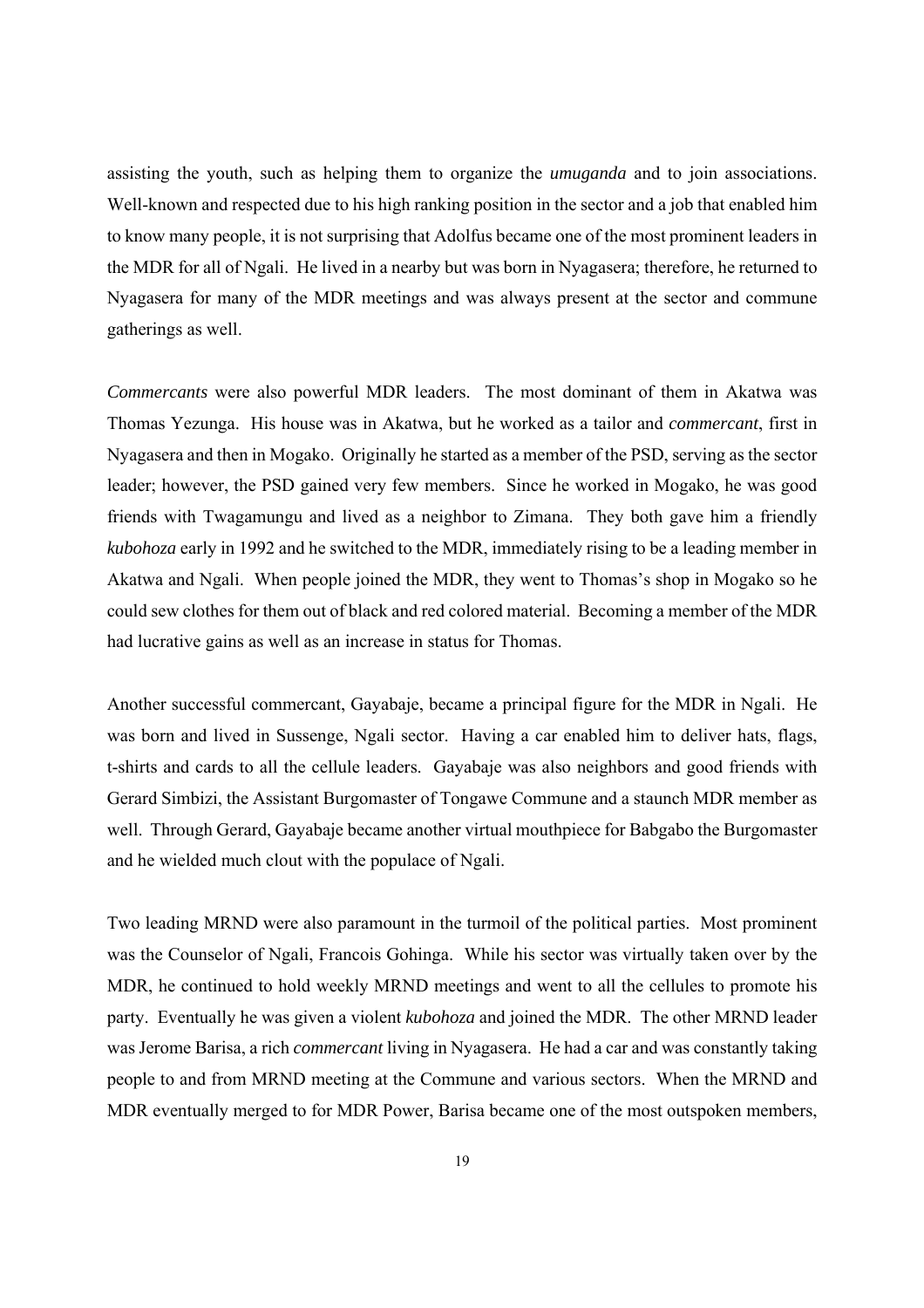and subsequently continued that role during the genocide.

These leading figures had the trust of the community and were the existing weak links. Instead of using their roles for bridging Hutu and Tutsi together, they became the catalysts in the amplification of the networks, bonds and trust among the extremist Hutu. Such organization and leadership, many agents of vertical integrations, was what enabled the genocidal plans to move forward at such a rapid pace and have successful, albeit devastating, results.

# *6.2 Increased Bonding Social Capital*

 $\overline{a}$ 

As the fire of the political parties continued to swell, divisions between Hutu's and Tutsi's became more severe and pronounced. Bonding social capital was reinforced within the Hutu participating in the MDR and consequently breaking down any bridging social capital that was once in existence. By late 1992, six of the eight agricultural associations had disbanded in Akatwa and Nyagasera and over half of the *icybinas* had dissolved. Family relations even became strained as the political party took precedence over people's lives. The cellule committee in Akatwa was mixed, with the responsible and one member being Tutsi. In late 1991, they both noticed that tensions grew between themselves and the other members. Committee meetings used to be friendly and open; however, with the advent of political parties, the relaxed atmosphere changed to one of suspicion, secrecy, and fear. It grew so uncomfortable and strained that the committee disbanded and ended meetings in 1992. In Nyagasera there were very few Tutsi and the cellule committee was comprised of Hutu only. When the MDR came, they all ditched the MRND except for one member, Jerome Barisa, who remained a leader of the MRND.<sup>16</sup>

Not only did the cellule committees break down, but the *umuganda* ceased as well. The previous social organization of the cellule eroded and the precedence of the MDR took its place. People followed the leaders of the political party, who were mostly MDR. The old government rules and duties were disregarded, further demonstrating the politicization of the community bonds. Six Tutsi interviewees that had been involved in agricultural associations or *icybinas* talked about these

 $^{16}$  Previously he and Mawiza, the responsible of Nyagasera, were best friends, lending money to each other, and giving one another cows. But when Jerome didn't join the MDR with Mawiza, their friendship dissolved and they actually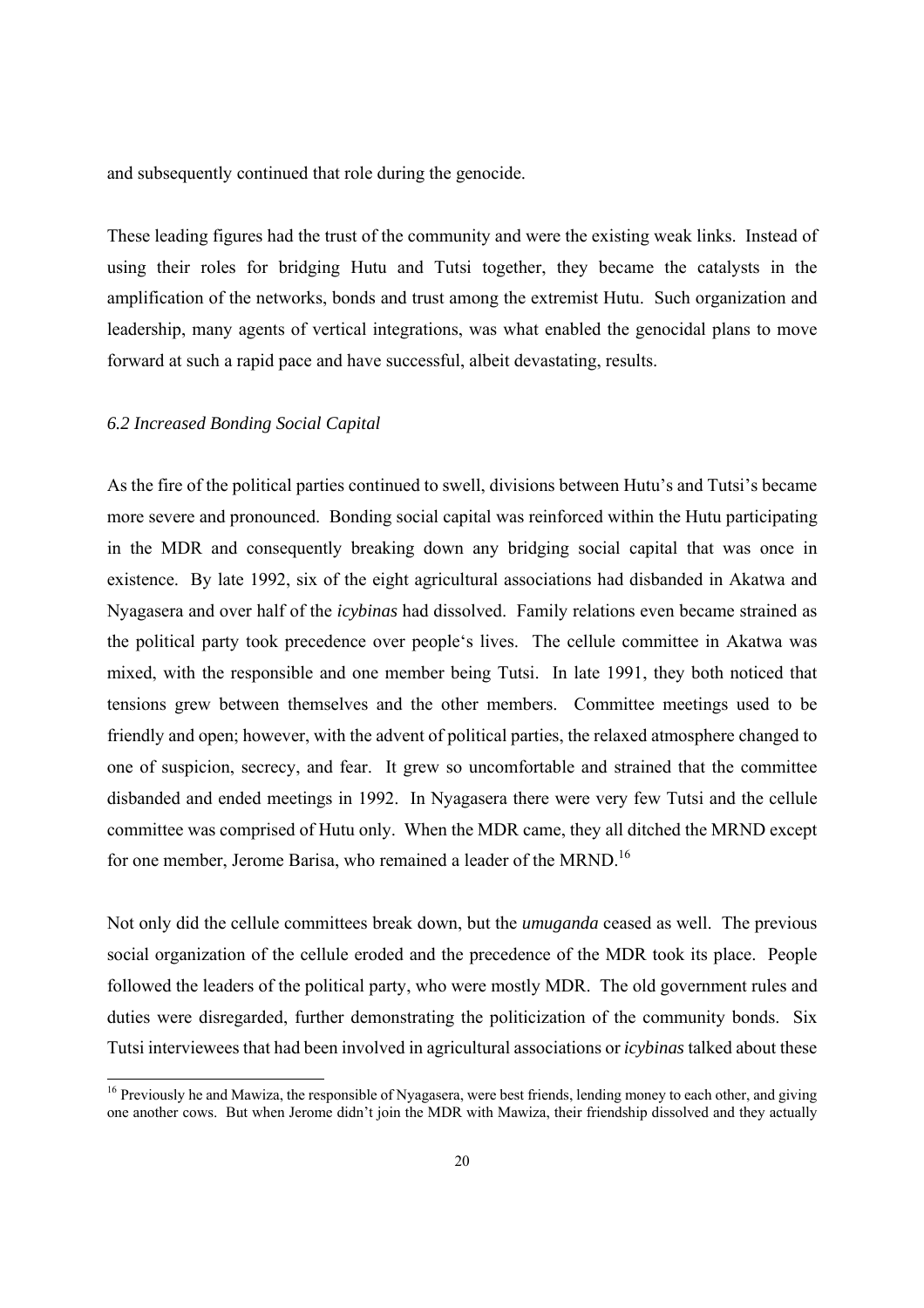groups becoming separated and excluding them from participating any longer. Following the same trend, citizens of Ngali didn't keep up the maintenance of their coffee trees. The agricultural monitors and *agronome* perfunctorily came to fine farmers up until 1994, but it is reported that most infractions by MDR members were ignored or could be forgotten with a small bribe. However, Tutsi still had to pay for each tree that was overgrown. One survivor from Akatwa explained,

"Mawiza, the agricultural monitor, sometimes made us pay money for no reason. We had to give him beer and then he gave us a fine that was higher than the normal amount due to the commune. If a person wanted land, Mawiza and Twagamungu had the power to divide it up among the people. Tutsi continuously got small areas and Hutu were given the biggest. One time that I wanted land for my son I had to give Mawiza a large sum of money. That was how it was. Mawiza used his job to spread the word of power and genocide."<sup>17</sup>

It wasn't only Tutsi who suffered under the MDR's accession to power. Those Hutu who chose not to join a political party, or who were married to Tutsi spouses, often experienced harassment and fear tactics from members of the party. The party bonds replaced familial bonds in some instances. One man from Nyagasera who married a Tutsi woman talked about his family's treatment towards him when he didn't join the MDR:

"My father had been a member of Parmehutu in 1959 and then joined the MDR again in 1991. He had never liked that I married a Tutsi woman, but it didn't become a problem for our relationship until 1991 when the MDR brought back his old feelings. When I didn't join the MDR myself, my father and brothers called a meeting for us to drink together and talk. They asked me why I didn't join and I told them that I wanted to be neutral and to support the party that won. They cursed me and my wife. I didn't feel safe around them. I went to one meeting and I disliked how the MDR leaders were cursing Habyarimana and Tutsi people. They were promising to get jobs for young people and to bring so much to Nyagasera. I didn't join the MDR and never went to a meeting again."<sup>18</sup>

Sometime in 1992, even greater organization within the MDR occurred as leaders reportedly formed small groups from the cellules and other followers who showed commitment to the MDR philosophy. It was noted in a few interviews that in 1992 and 1993, leaders like Zimana, Adolfus, Twagamungu, Thomas, and Nwayo went to two meetings either at the commune or Ruhango, a bigger town near to Tongawe. These meetings were not announced for all members of the MDR. In Nyagasera, a small group of members was formed to listen to all radio stations and to spy on Tutsi families thought to be helping the RPF. One man who admitted to being a part of this group said that they listened to Radio Murabura, the RPF radio station, to find out when the Tutsi were

1

fought each other during an MDR street demonstration. 17 Interview September 23, 2004, Akatwa.

<sup>&</sup>lt;sup>18</sup> Interview September 14, 2004, Nyagasera.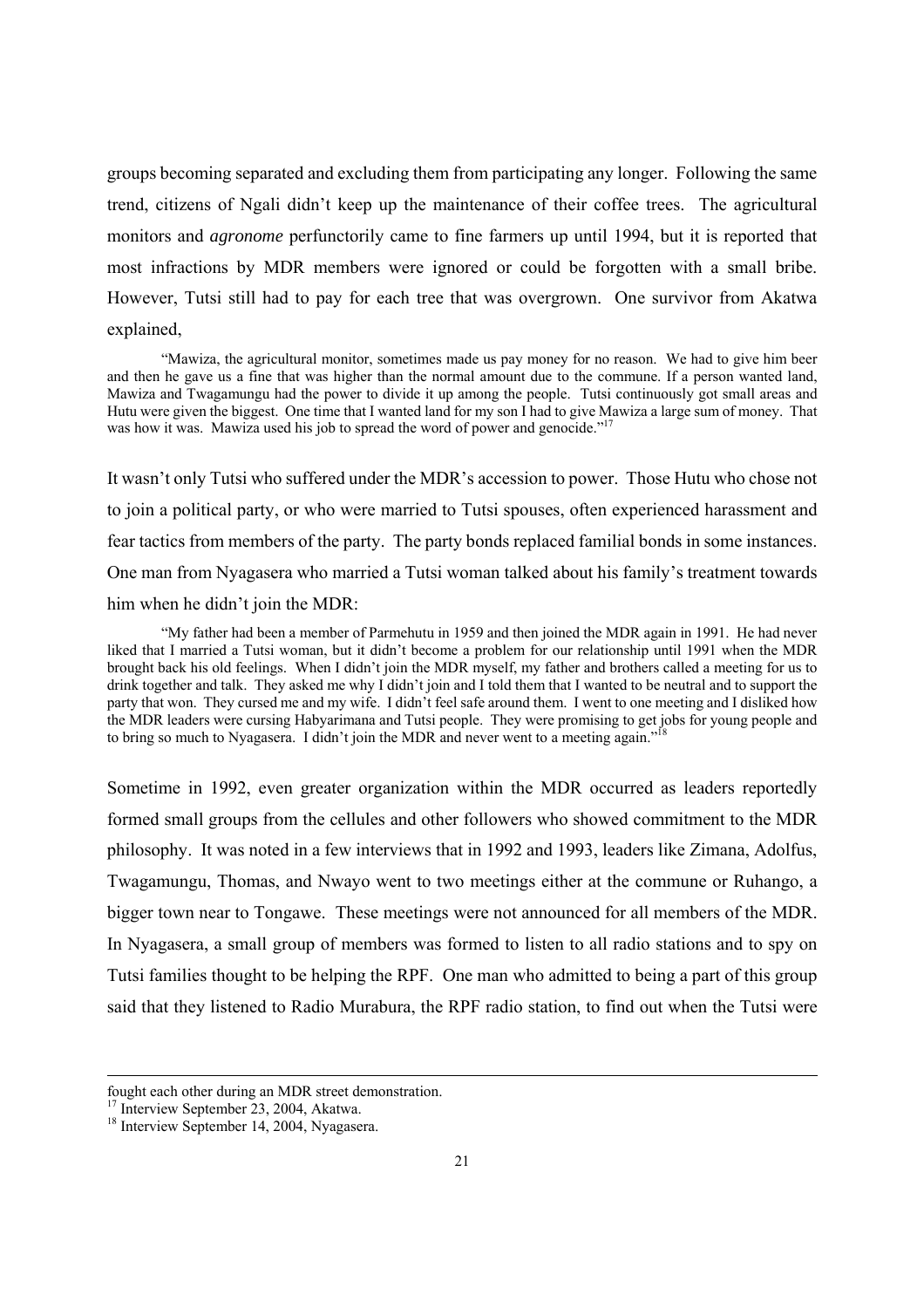going to kill the Hutu.19 The group spied on Rusebago's house, an elderly Tutsi man in the cellule, to find out if he and his friends were sending money to the RPF. Whatever they heard on the radio or had heard in private conversations, their job was to go to the cabaret and to tell all the members of the MDR about their findings. They spread the message heard on the Hutu radio station RTLM that the Hutu in the country should kill the Tutsi before they came and killed all of them. The leaders encouraged them to continue with the small group and to find out as much as they could.

With the loss of many members and growing popularity of the extremist ideology, the MRND joined forces with the MDR in 1993 to create MDR Power, or more commonly known as Hutu Power. Before it became power, there was fighting between the MRND and MDR, but when they united, their energies were all harnessed towards the anti-Tutsi message. Bonding social capital was now within the Hutu who were not just MDR, but those who wanted to exterminate the Tutsi. A woman interviewee who saved two Tutsi children recounted this change:

Sometime in November 1993, active participation from all citizens in Ngali was required at the night watch, or *irondo*, which was ordered by the provincial and communal governments. Each of the seven cellules in the sector was assigned to guard the frontier of Ntarama and Ngema one night in the week and the Counselor and Responsibles would organize the people each night. Everyone was told that RPF soldiers were coming and they had to carry stones on their heads to the border and defend Ngali. Both Hutu and Tutsi went to the night watch together with the idea that they were defending their communities against the RPF. Later, in the days just before the genocide, the *irondo* was used as a way to organize attack groups and to trap Tutsi; however, at that time the people were united in the defense of Ngali.

In December 1993, adding to the mounting secrecy, some of the political leaders began taking boys and men from all of Ngali to go for training at Ngema-Gihinga and the Commune office in Bikele. Thomas, Zimana, Twagamungu, and Innocent, leaders listed above, identified and selected those

<sup>&</sup>quot;The MRND people changed to the MDR and it became MDR Power. When it became Power it added the thought of killing Tutsi people. People who organized the genocide were the leaders, chanting 'Power, power, power.' MDR and MDR Power were different. Sometimes they came and forced people to join. If you refused then they beat you or asked for money. The leaders did this themselves."20

<sup>&</sup>lt;sup>19</sup> Interview September 16, 2004, Nyagasera.

<sup>&</sup>lt;sup>20</sup> Interview September 21, 2004, Akatwa.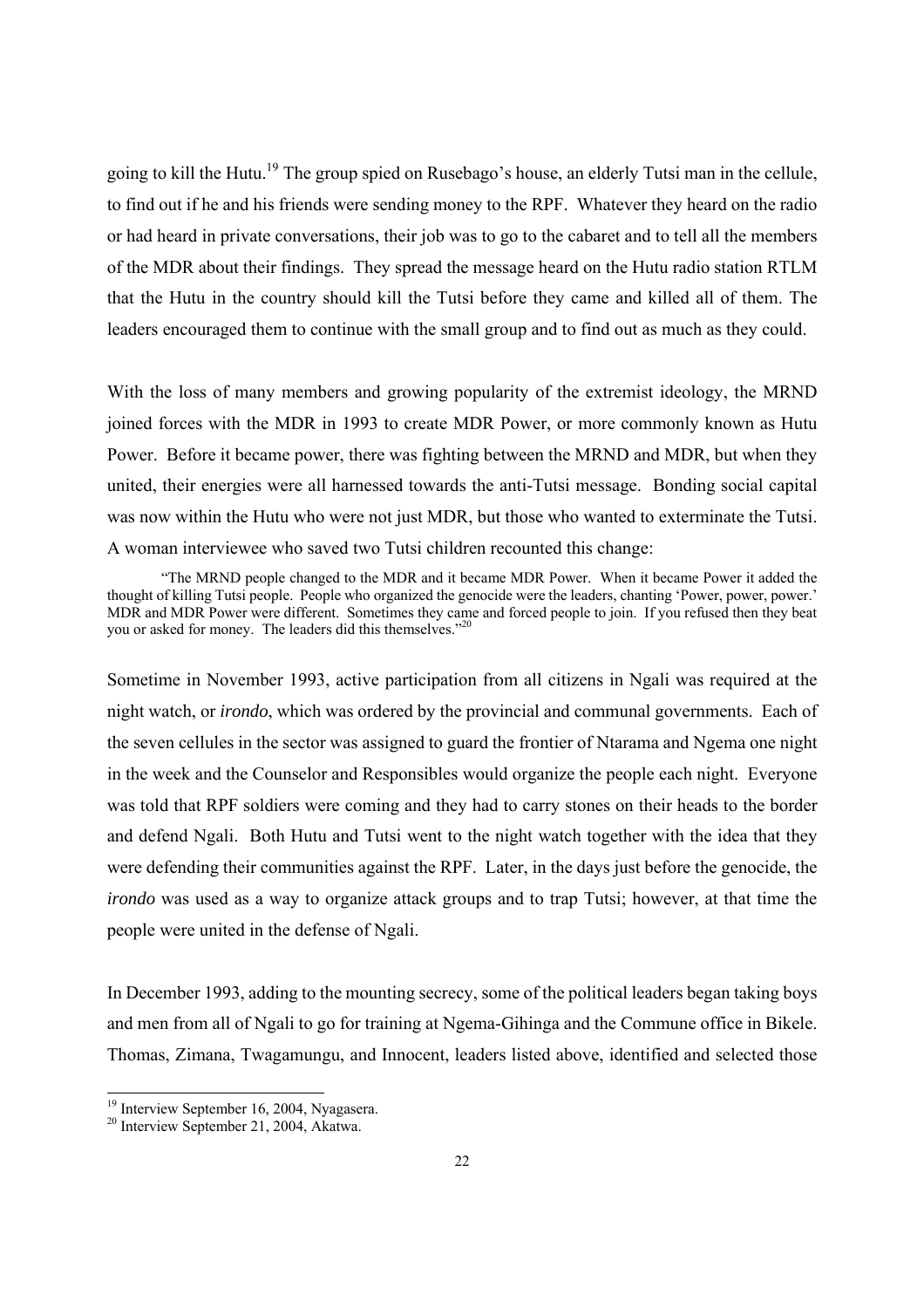whom they felt most suitable and obedient for the training. These sessions continued until close to the time that the genocide started. These men went inconspicuously to different houses with orders for those who were to go to the training, but it was never talked about at political meetings and only Hutu boys and men were chosen. On the days of training, they went on foot early in the morning so no one would see them leaving. Burundian refugees were used to assist in the training, instilling violent fighting tactics. During these sessions, the recruits were also repeatedly told that the RPF was coming to kill them, and brothers and sisters of the RPF were in their communities. If MDR Power won the elections and defeated the RPF, the recruits were promised payment and a good job. An ex-prisoner from Nyagasera talked about his experience in the trainings at Ngema:

"They already had an Interahamwe in Ngema in 1990 and started having the killings early so that is where they had the training. The Ngema people weren't afraid to kill. I was in the second group sent to get training, which didn't finish because leaders were called away and didn't come back. The first group that went got guns. The second training was near to the time of the genocide. Radio RTLM talked about distributing machetes but we never got them. We listened to Kambanda on the radio saying that they would give a gun to every cultivator to take to the fields. RPF soldiers were so lazy that we would be able to just hit them on the head with a gun and continue working. But we didn't receive them. On the way to training, before Habyarimana died, we met at the river with Ngema people who were bringing sorghum from the valley. They said that we must kill Tutsi and if we refused they would come and kill the Tutsi themselves."<sup>21</sup>

When the Responsible of Akatwa, a Tutsi, received word that these trainings were taking place he made an inquiry to the government for an investigation. As a result, the Vice Prefect came to arrange a meeting for the people of Ngali to discuss the rumors about these trainings. He said he didn't know if these trainings were true and, if they were, then he would punish those who were arranging it. In reality, the government officials were all a part of the training and the Vice Prefect did nothing to curtail the operations. As these essential plans for the genocide began unfolding months before the genocide was actually carried out, the leaders and small extremist groups kept their operations rather covert. Many people in Ngali truly remained naïve to what was about to happen in April 1994, but the organized networks that were planning the killings were already strongly bonded together and determined in their mission.

# *6.3 The Potency of Bonding Social Capital*

"On the radio we heard about Habyarimana's death. We were all dancing because we thought this was our freedom. We were all very happy. We did not know that what was going to happen next was even worse."<sup>22</sup>

 $21$  Interview September 16, 2004, Nyagasera.

<sup>&</sup>lt;sup>22</sup> Interview August 26, 2004, Nyagasera.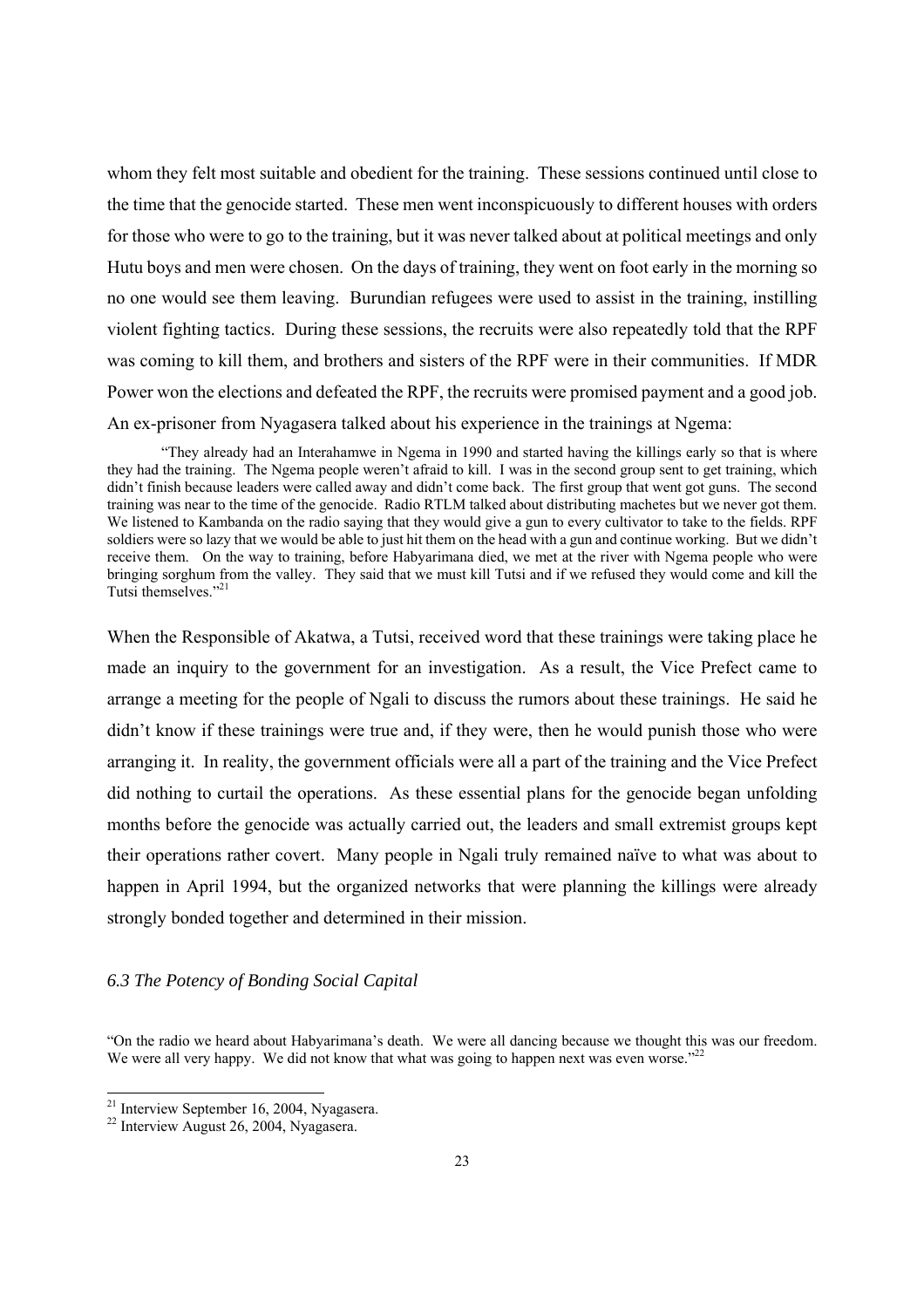This statement, made by an elderly Tutsi man who was thrown in prison in 1990 for suspicions of aiding the RPF, reflects the thoughts of the general public in Ngali on April 6, 1994. Habyarimana's plane was shot down by an unknown source on his way back from signing a peace agreement with the RPF in Arusha. The plane crash killed both Habyarimana and the President of Burundi who was accompanying the Rwandan president on the trip. Both Hutu and Tutsi alike rejoiced at the end of Habyarimana's reign thinking that all of their lives would improve with a new government. Although the situation remained seemingly calm in Ngali, preparations for the genocide were rapidly coming to fruition.

On April 10<sup>th</sup> Zimana and Adolfus asked specific people from Akatwa and Nyagasera to come to a meeting in Togende. It was said that this meeting was for people who wanted to start an agricultural association and that Anglican Bishop Musamana 23 from Shyongwe Diocese in Gitarama was supposedly offering five million RWF to initiate its formation. This was a lie told to those who didn't go to the meeting. In reality, Twagamungu was there organizing the distribution of machetes to cellule leaders and talking about the attack groups. Bishop Musamana, Twagamungu's cousin, used to live in Togende and his family was still living there at that time. He had a lot of money with connections to the government as a priest and supporter of MDR Power. Zimana and Adolfus took these machetes back to Akatwa and Nyagasera, distributing them secretly to people who were privy to information about the planned attacks.

At 5:00 p.m. that same day in Imodoka, a central meeting point in Ngali sector, a group of young boys chopped down a large tree and formed a blockade on the main road to stop any car from entering Ngali. Foremost in this group was Gerard Simbizi, the Assistant Burgomaster. Upon his orders, the group went to Umereka's house, a successful Tutsi commercant who lived near to the road block, and began hurling stones. Naturally, the family was frightened and fled to the Counselor Gohinga's house to hide. When they told him about the road block, he went down to Imodoka to find out what was happening Gohinga went to speak with Gerard, who was still there with the group of people; everyone had machetes. Gerard explained to the Counselor that he had seen "tall people" go into Umereka's house and it had to be the RPF. But when Gohinga tried to

 $23$  Bishop Musumana was sent to the Arusha Tribunal and died in prison while awaiting trial.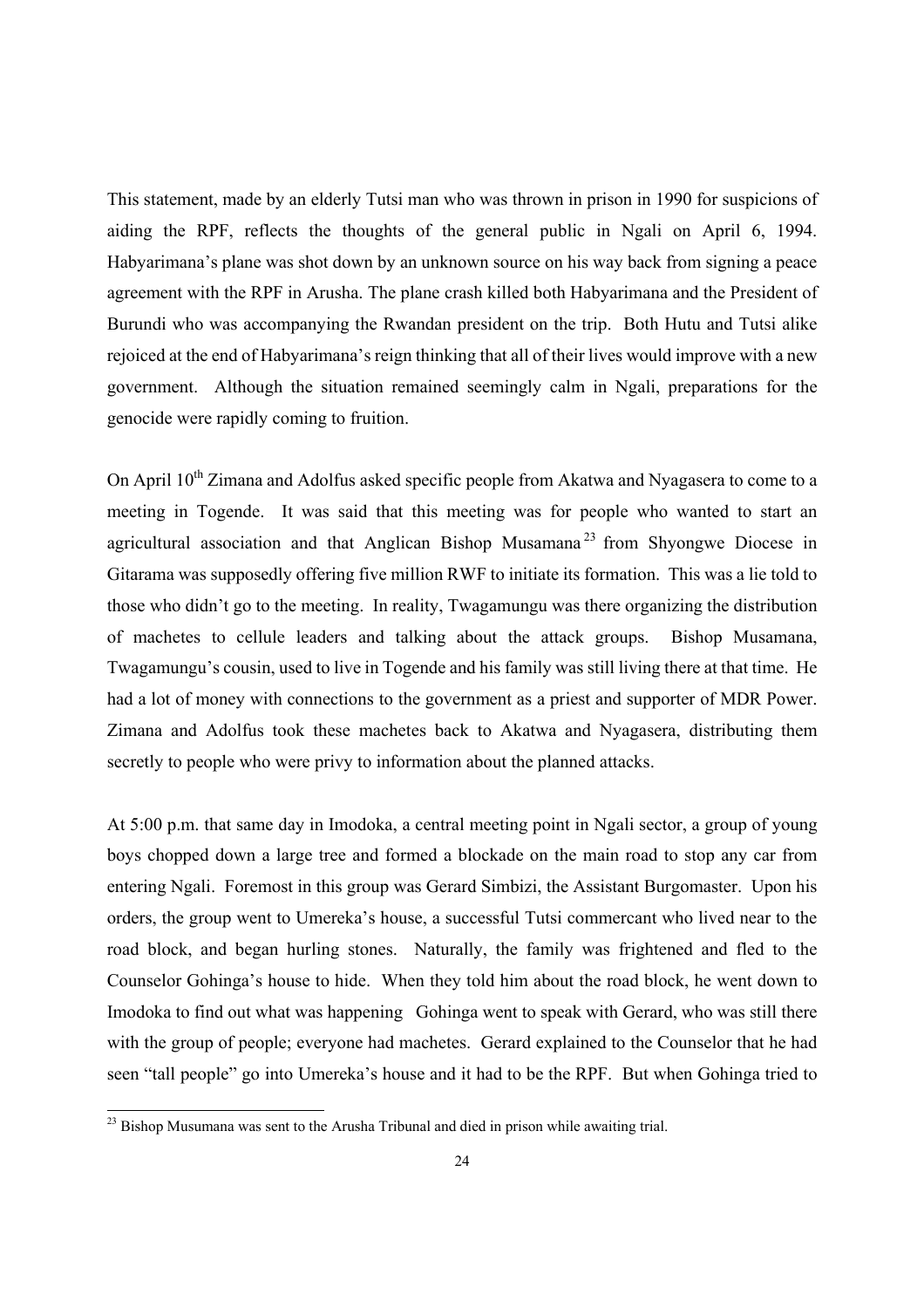insist that he was wrong, Gerard took a machete to his neck and his group broke the Counselor's bike. They said that he had to be careful who he helped and then released him. Gohinga ran back home and arrived around 2 a.m. The story told by Umereka's family and Gohinga becomes convoluted at this point because it is unclear as to whether he warned the family. In his version, Gohinga came home and told the family that it was dangerous for them and that the group wanted to kill Umereka. According to Umereka's surviving family members, Gohinga told them that they should not worry and could return home. No matter who is correct, the family returned home and no police or government officials ever came. The roadblock remained intact and a group stood watch every day and night.

On April  $14<sup>th</sup>$ , the killing began when Gayabaje (the commercant), Gerard (assistant burgomaster), Phocas (communal police officer), and Nahayo (assistant burgomaster's friend), entered Umereka's house. These men forced their way inside at 7 p.m., shot him and then cut his body to pieces, leaving his dead corpse in the house while they chased after his older son. The entire family ran away to hide and fortunately escaped the attack. Three days later, on the morning of the  $17<sup>th</sup>$ , the family came back together and tried to bury Umereka's body in the yard. While they were digging a hole, the attack group returned coming to loot, burn their house and eat their cows. Again the family ran away, but they all escaped to different places. The mother and older sister were refugees in Burundi. The two older sons were murdered while hiding and the youngest boy, age 11, ran to the larger town of Ruhango, hiding in a church with no food until the war ended. In the years before 1990, Gerard, Nahayo and Umereka had been good friends and neighbors. Umereka loaned them money and they gave each other cows. However, in 1990 those men began harassing him about harboring RPF soldiers, frequently searching his house and store. Tensions only worsened when they joined the MDR, culminating in Umereka's death. Nahayo was sent to prison for merely one day and received a gun when he was released. No investigation was ever made, and Gerard remained the assistant burgomaster. The chilling start to the genocide in Ngali had erupted.

On the day that Umereka's family dispersed, April  $17<sup>th</sup>$ , people saw burning houses over the hills in Mogako, the sector bordering Ngema and Ngali. The Counselor ordered everyone from Ngali to go and defend the sector from the incoming attack. All Hutu and Tutsi went en masse to the border expecting to stop the group from Ngema and Mogako. "I thought that it was the Ngema people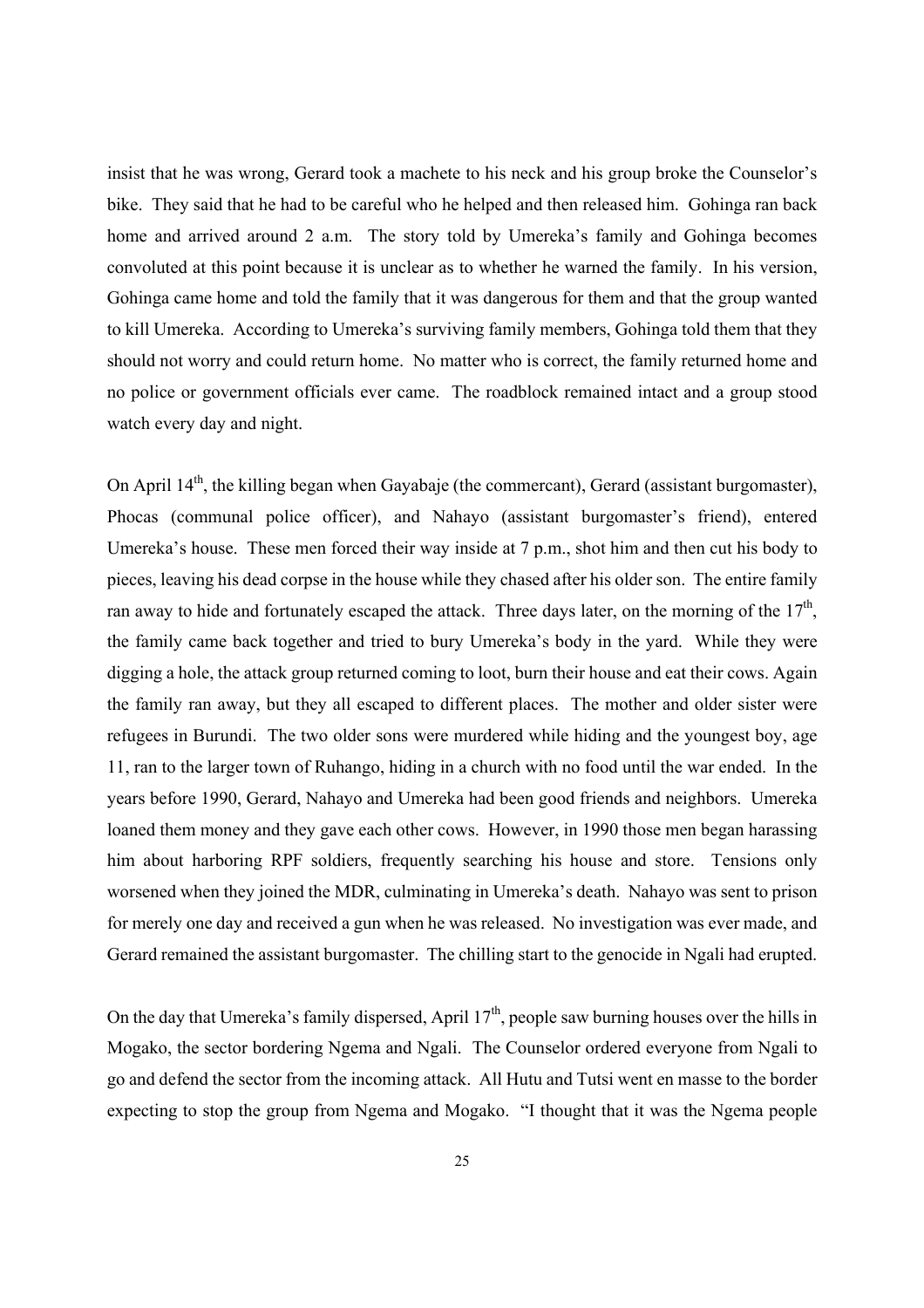coming to steal our cows, like they had done many times in the past to both Hutu and Tutsi families," said one man who had been at the attack. At 2:00pm the Ngali defense arrived and gun shots rang out, which signaled the beginning of the looting and killing of cows. Most people did not know that the attacks were meant solely for Tutsi, and so some of them, Hutu included, fled the scene to hide in the fields. That day the attacks advanced as far as Rugindo cellule before everyone returned to their homes. Among the defense group were Adolfus, Thomas, Twagamungu, his brother and father, Zimana, Gayabaje, Gerard, Mawiza, and Barisa- all the big leaders from the political parties. They had prior knowledge as to what was going to happen at the defense of Ngali and informed all the Hutu who stayed that they should begin killing Tutsi as it was their work.

The next day, April  $18<sup>th</sup>$ , the defense group trotted off to the border again, but this time a large group of the Hutu participants were wearing banana and coffee leaves as their "uniform." When they arrived at Rugindo, many Hutu began turning on the Tutsi who had returned to the defense without knowing their fate. The attacks then continued on to Nyagasera and Akatwa that day, and the attack groups from each cellule began burning houses and killing there as well. In many interviews, the people initially denied the existence of attack groups from Akatwa and Nyagasera, placing sole blame on the attackers from Mogako and Ngema. But when questioned further about how the attackers knew which houses to burn and who to kill, the responses changed. "The attack groups mixed together and the people from Akatwa showed the Mogako people where to go" said one Akatwa woman.24 A man who was at the defense candidly stated, "Many people say that the attacks were from Mogako and Ngema people, but that isn't true. Ngali people did it themselves. People in Akatwa and Nyagasera had their own attack groups."<sup>25</sup>

# *6.4 Formal Organization of the Genocide Solidifies*

"Road blocks started everywhere and they asked for your ID's. That is when the genocide started. People were acting like animals, like the devil. They wore banana leaves, were in attack groups, and stole and ate everything they could. People were killed in their houses, or on the paths to where they were hiding. They mostly threw people in the toilets alive."  $-A$  Hutu woman from Akatwa.<sup>26</sup>

After the chaos broke loose at the defense, all the attack groups set up numerous road blocks in each cellule, stopping to check the ID card of anyone who walked by. If it said "Tutsi" or if they

<sup>&</sup>lt;sup>24</sup> Interview September 10, 2004, Akatwa.

<sup>&</sup>lt;sup>25</sup> Interview September 16, 2004, Nyagasera.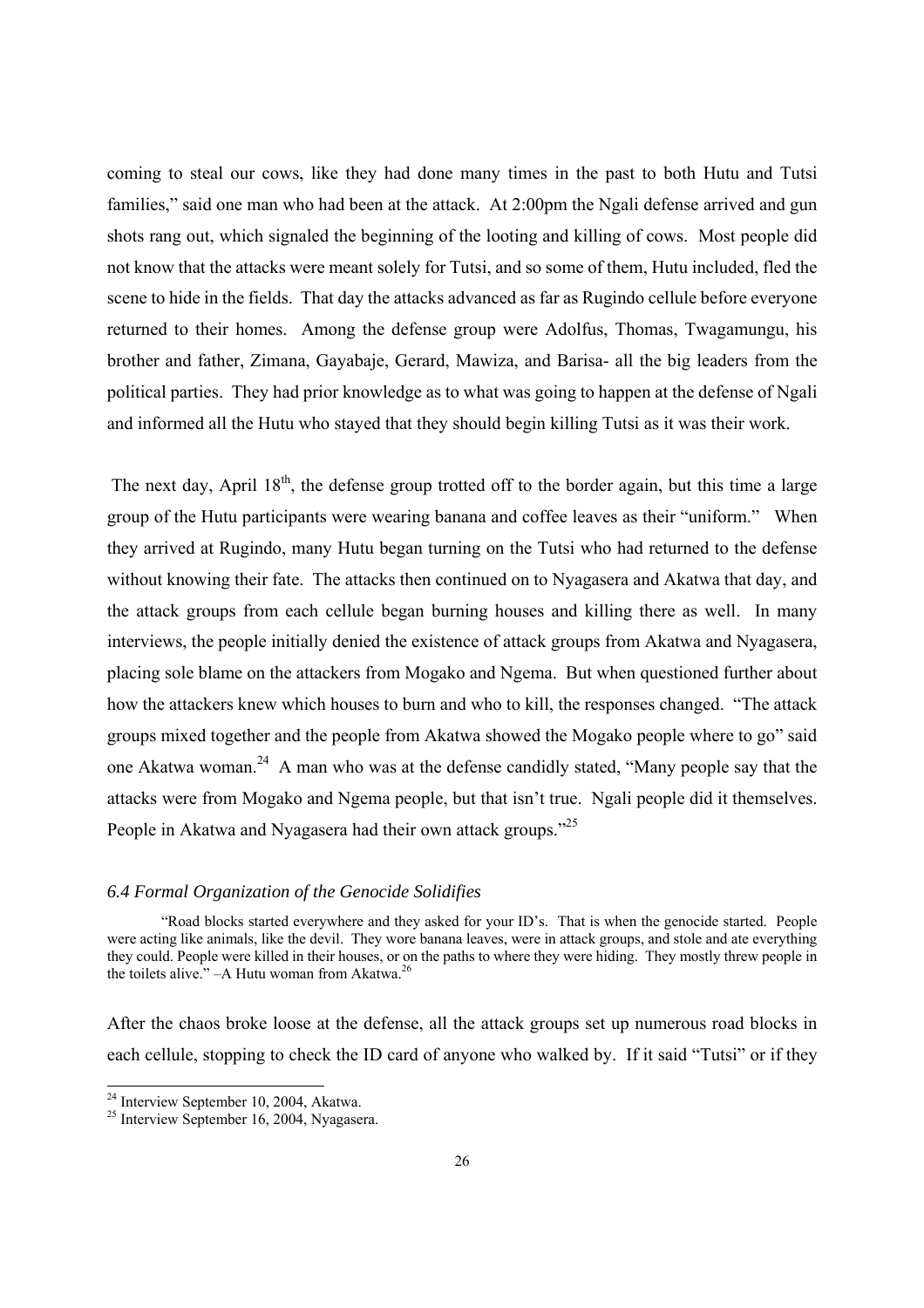didn't have the card with them, they were considered to be the enemy and killed on the spot, leaving their bodies on the road or dumping them in a nearby toilet, which was a deep hole in the ground. Every morning, the various attack groups met at the center of each cellule and listened to their leaders regarding whose house to go to or where a Tutsi may be hiding. They burned all the houses and stole everything they could, even roof tiles and the bricks of the house. All cows were eaten and the attackers rooted up the Tutsi' fields, leaving nothing behind. Each night, they returned from what participants called having gone to *gukora akazi*, "do the work", as stated by a Hutu participant.27 In effect, they were replacing the *umuganda* with this new type of cooperation. The groups celebrated with singing, dancing, eating, and heavy drinking. Attack groups were about twenty to thirty people. Not everyone who was in the attack groups participated in the killings. Many people joined just to steal and eat cows. Also, the leaders themselves rarely involved themselves directly in the killings, instead choosing to direct the group where to go and who to kill without implicating themselves in the murders. Twagamungu was the main leader for Mogako who brought his men to fight with the Nyagasera and Akatwa attack groups. Twagamungu not only distributed the machetes given to him by his cousin Priest Musamana but also gave kerosene to the groups, which was used to burn the houses. Adolfus had his own group in Sussenge cellule, but was active in helping all groups in Ngali. Thomas and Zimana led the Akatwa *igitero* or attack group. Mawiza and Barisa directed the Nyagasera group. Gayabaje was a floating leader for all Ngali attack groups.

The first killing to happen in Akatwa cellule was that of Daniel Nimezi, a Tutsi Adventist priest and farmer. When the attack groups began, Nimezi had escaped to another sector, but networks of extremist Hutu were so strong that he was immediately discovered in his hiding place, brought back to Akatwa, and killed in front of his burning house. Zimana and Thomas were there and gave the orders to kill him on the road. The current responsible of Akatwa took me to the field where Nimezi had lived. He explained how he watched them kill his friend while hiding in the banana trees, fearing for his own life. After he witnessed the killing, the Responsible fled with his family to Burundi. In the next month and a half, 170 out of 200 Tutsi in Akatwa died. Twenty-one were actually killed in Akatwa and all the others died while escaping to other sectors, communes, and

<sup>&</sup>lt;sup>26</sup> Interview September 21, 2004, Akatwa.

<sup>&</sup>lt;sup>27</sup> Interview September 16, 2004, Nyagasera.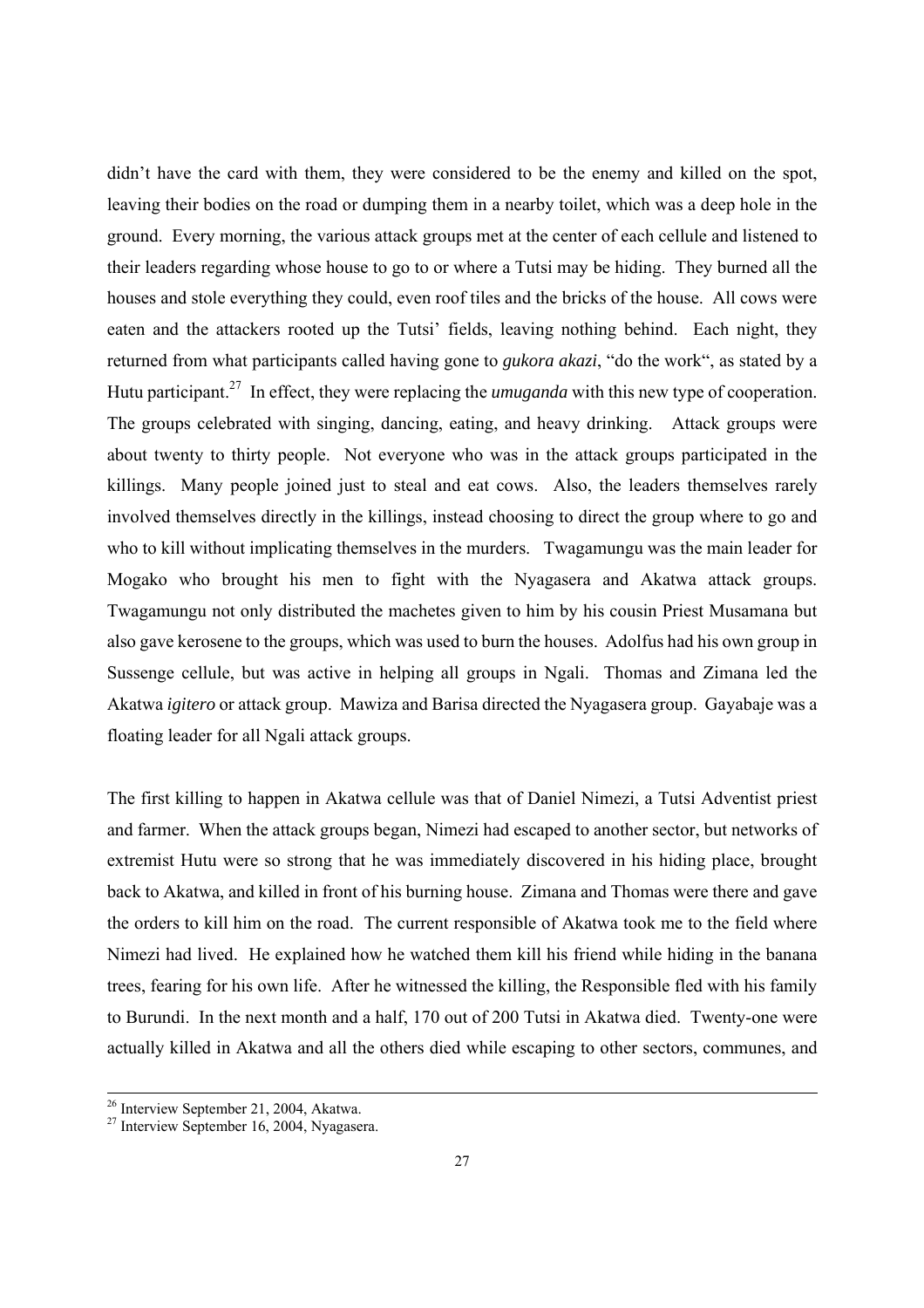#### Burundi.

In Nyagasera, Rusebago and his wife Gihozo were the first Tutsi to die in the cellule. Both were elderly, over sixty years old, and could not make it across the valley to Burundi like most of their family had done when the attacks began. Instead, they tried hiding in their coffee fields, but when Mawiza, the responsible, saw them, he blew a whistle indicating to the attack group that he had found someone. The group took Rusebago and Gihozo to the road block, laid their bodies down on the tree trunk, cut their bodies into pieces, and then dumped them in a nearby toilet, which was a deep pit. Nyagasera only had two Tutsi families living there at the time of the genocide and ten of the twenty-five people from those families died. Since Nyagasera is surrounded by the valley, many Tutsi fled through Nyagasera on their way to Ntarama and Burundi. Some escaped, but a majority were murdered before they crossed the border.

The stories about participation vary. Some people said that all men were forced to go to the road blocks and if they didn't, then they were punished by having to give a cow or money. If one did not want to join an attack group, then it was often reported that he was beaten. However, one prisoner from Nyagasera told a different story. For him it was a choice to join, believing that he was saving his country from the RPF and seizing the opportunity to eat meat:

But for some others who went to jail for killing, they did not seem to have a decision about whether to join the attack or not. An ex-prisoner from Akatwa broke into tears explaining how he had been forced to kill and could not live with himself after having committed murder:

"At 10:00am I was in my house drinking beer with many people. I was hiding two Tutsi in my house, a

<sup>&</sup>quot;Yes, I killed someone and I went to prison for six years. I killed Manyimiza Valentina and participated in all the attack groups that went to steal and take cows. I saw the attack group meeting in the center of Nyagasera and I joined them to go to Valentina's house. She was married to a Hutu man and they had a small child. We went to her house and demanded that her husband give us a cow. He had many, but he refused to give us one, so we took his wife to the toilet. At the toilet, we told her husband that he had to kill her. He put the child behind his back and cut her with his machete. We all took turns cutting her and then put her into the toilet. The attack group was about twenty to thirty people. The attacks were so violent because the group was many people and the person would run away and fall, so then each person in the attack would take turns beating him. I thought that all Tutsi would kill us so I didn't want to leave any in the country. Maybe if I didn't kill them then the RPF would come and kill me. I knew that it was a bad thing, but I wanted to eat meat and it was like an order so I did it. We went in groups to steal and sometimes you met a Tutsi who wouldn't leave his cows, so then we fought with him and sometimes people in the attack group died. Each attack group had a leader, someone who was strong and showed leadership, dividing the cows between all the people in the attack." $\overline{a}$ 

<sup>28</sup> Interview September 16, 2004, Nyagasera.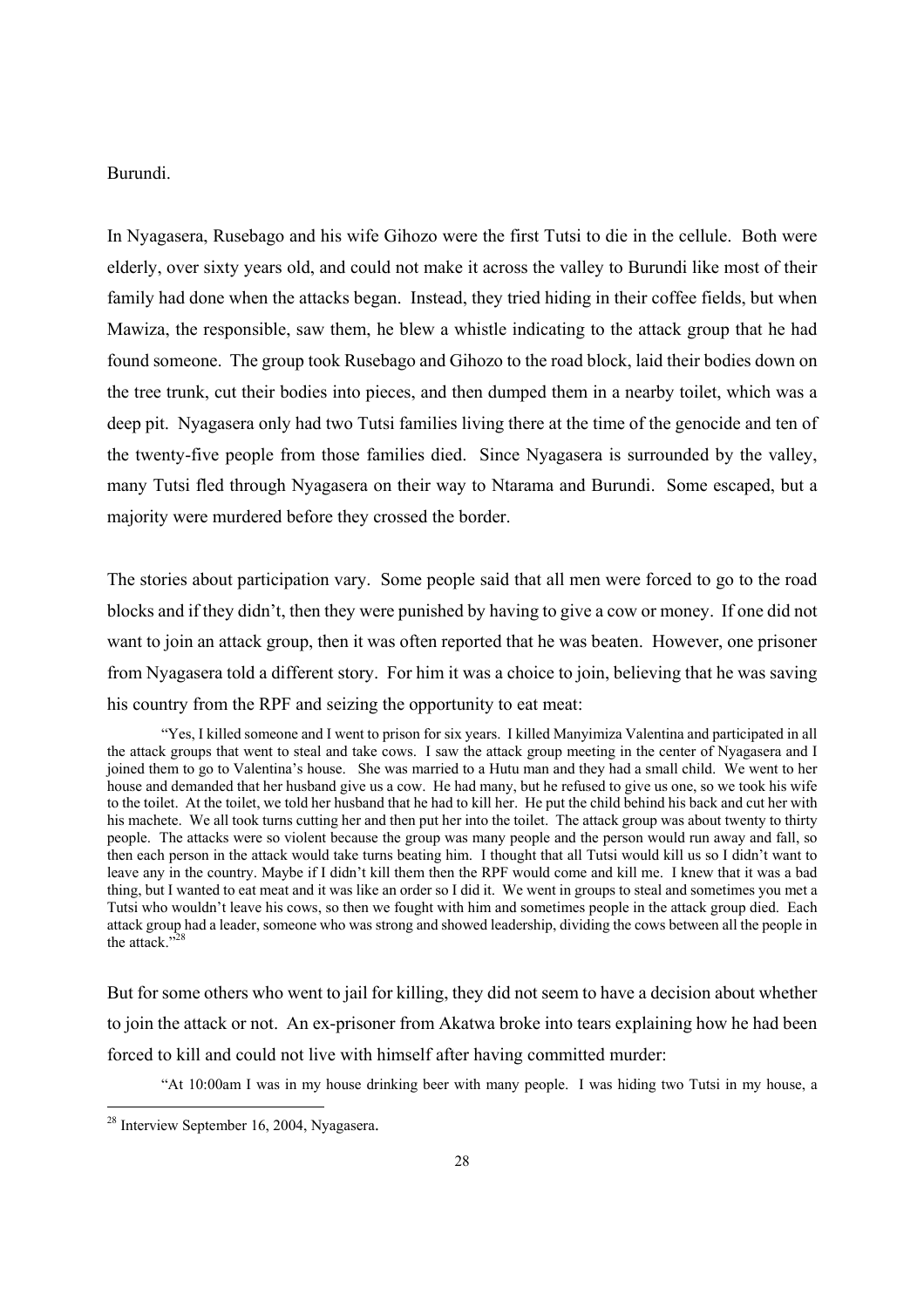woman and a son, both my mother's cousins. An *igitero* (attack group) came and so all the people in my house ran away. I tried to lock the door, but I didn't do it in time. The two Tutsi were hiding in the back in the kitchen. The young boy was afraid when he saw the attack and tried to run, but they saw him fleeing. They caught him and found his mother still hiding in the kitchen. Then the attack group beat me and took us all up the hill where they showed us the father who had just been killed. They said to me, 'If you don't kill them then you will be like this in a few seconds.' Then they beat me more and the woman told me to kill them to save myself because if not then they would kill all of us anyway. I did it, but I didn't want to. The group left me to go and kill more people. I went to the road block everyday after that because I was afraid that if I didn't go then they would come back and make me do it again. They never came back to force me again, but everyday I was praying and crying so much because I regretted the killing."<sup>2</sup>

From mid-April until June, the attack groups swept through Akatwa and Nyagasera, killing, pillaging, stealing, and eating everything that they could find. The bonds between the participating Hutu, both members of attack groups and those opportunists who went along to steal and eat meat, were fortified even further. In Akatwa, 85 percent of the Tutsi population had been murdered, their houses burned, cows eaten, and fields uprooted. Nyagasera lost nearly 40 percent of the two Tutsi families. The genocide did not break down the social organization among those who committed these atrocious acts.

It wasn't until early June that these bonds unravel. As *indanini* (literally, big stomach or the greed for eating other people's meat) took hold, the attack groups started stealing from everyone, even Hutu who had been complicit in the genocide. In one specific instance, Gerard, the Assistant Burgomaster brought an attack group from another sector to steal from a Hutu man's store in Akatwa. Phocas, the communal police officer who had killed Tutsi together with Gerard, organized another attack group to kill him. Phocas was angered because they were supposed to divide what they stole, but Gerard was now trying to take everything for himself. When Gerard arrived in Akatwa, Phocas and his attack group were waiting for him and they killed him on the spot. One Hutu observer recounted, "Gerard cried as he was dying saying that he had killed so many Tutsi and now Hutu were killing him. The dogs came and ate him."30

At this time, the RPF had finally made its way to Akatwa and Nyagasera, only to find that nearly all Tutsi were dead or had fled to Burundi. Many of the identified leaders, or weak links, were killed by the RPF (as noted in Figure 2) as it attempted to purge those who were participants in the killings. Tutsi families and other moderate Hutu returned from refugee camps in Burundi only to

<sup>29</sup> Interview September 23, 2004, Akatwa.

<sup>30</sup> Interview September 2, 2004, Akatwa.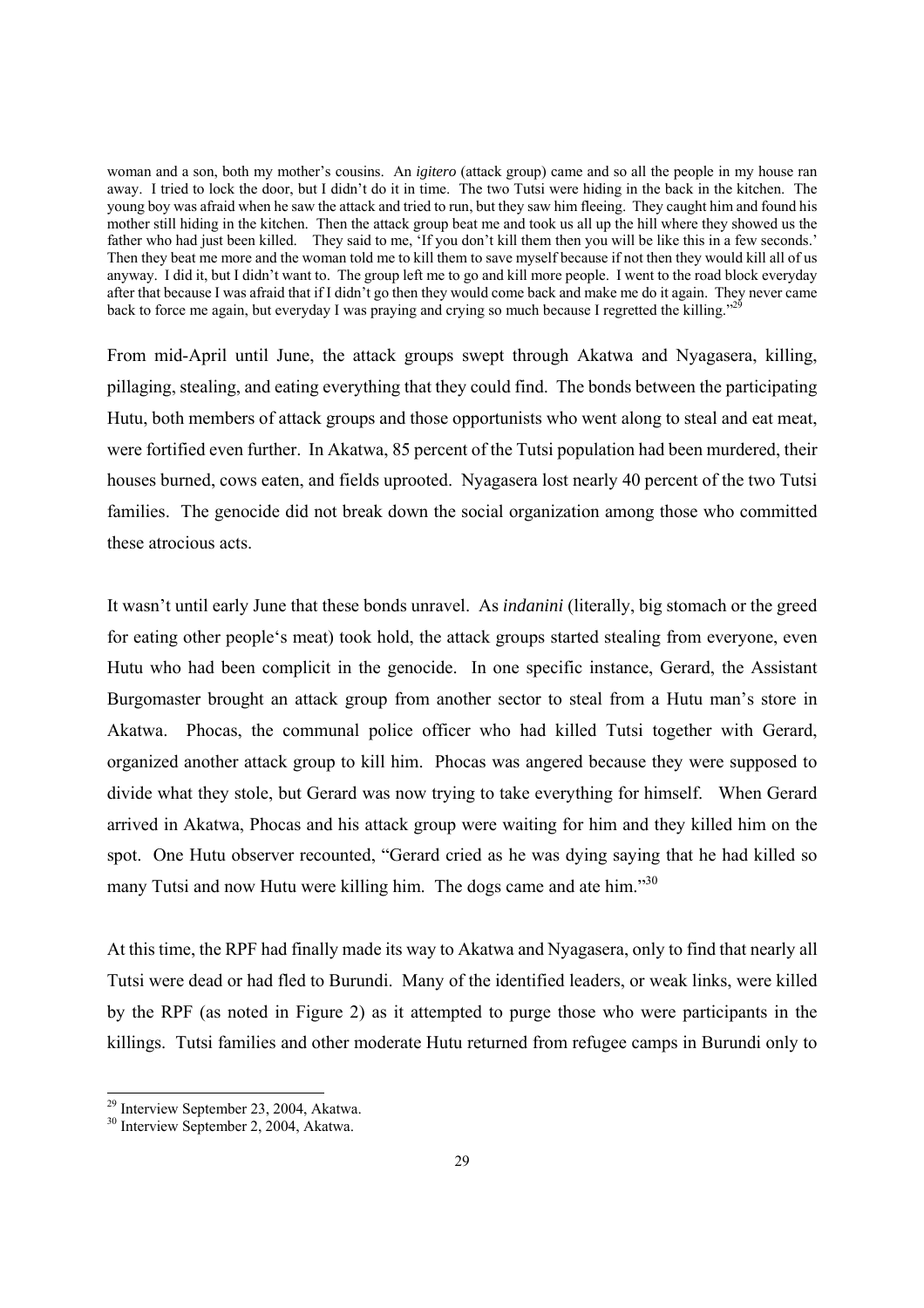find that their houses burned and all their possessions gone. In Akatwa, they lived in tents for another four months, receiving food from the Red Cross. Some families received aid from international organizations and churches in order to rebuild their houses. In Nyagasera, the people returned what had been stolen to the two Tutsi families and reconstructed their houses. None of this could erase the trauma and hatred felt by the survivors. Some of the accused murderers were taken to jail, but most remained in the cellules, going on with their daily lives. The *gacaca* trials are now taking place, hoping to make those who participated in the genocide face those people who lost so many families and friends. While this may help survivors to feel a sense of justice, only time will truly begin to heal Rwanda.

# **7. Conclusion**

Genocide is commonly described as a complete degeneration of a society. However, in the cellules of Akatwa and Nyagasera this can only partially explain the event. The bridging social capital between Hutu and Tutsi did indeed collapse. The horizontal associations of the loosely organized agricultural cooperatives and *tontines* that were aimed at economic and social benefits were not strong enough to withstand the political and manipulative powers of the vertical associations. Extremists at all levels in the vertical associations used their roles as weak links to spread racist ideologies against the Tutsi and moderate Hutu. They used rewards for violent behavior as the carrot to train attack groups to kill Tutsi and moderate Hutu long before the genocide occurred. In Rwanda, those who literally held the weapons of the government, held the power to influence the formation of conversions of social capital and then manipulating this converted social capital to induce genocide. It can be seen how the genocide was, in a frightening way, an exercise in communal cooperation and organization among the participating Hutu. Without the conversion of social capital to bond the Hutu together, it is doubtful that the genocide could have been unleashed at such a rapid pace with such tragic consequences. In this context, the theory of social capital has negative ramifications. Negative social capital can be seen as an indicator, which can be used to predict communal action that could lead to mass violence.

As Rwanda slowly rebuilds itself, social capital is an asset that is greatly needed in community development; however, the direction in which it can take shape is at a critical point. If left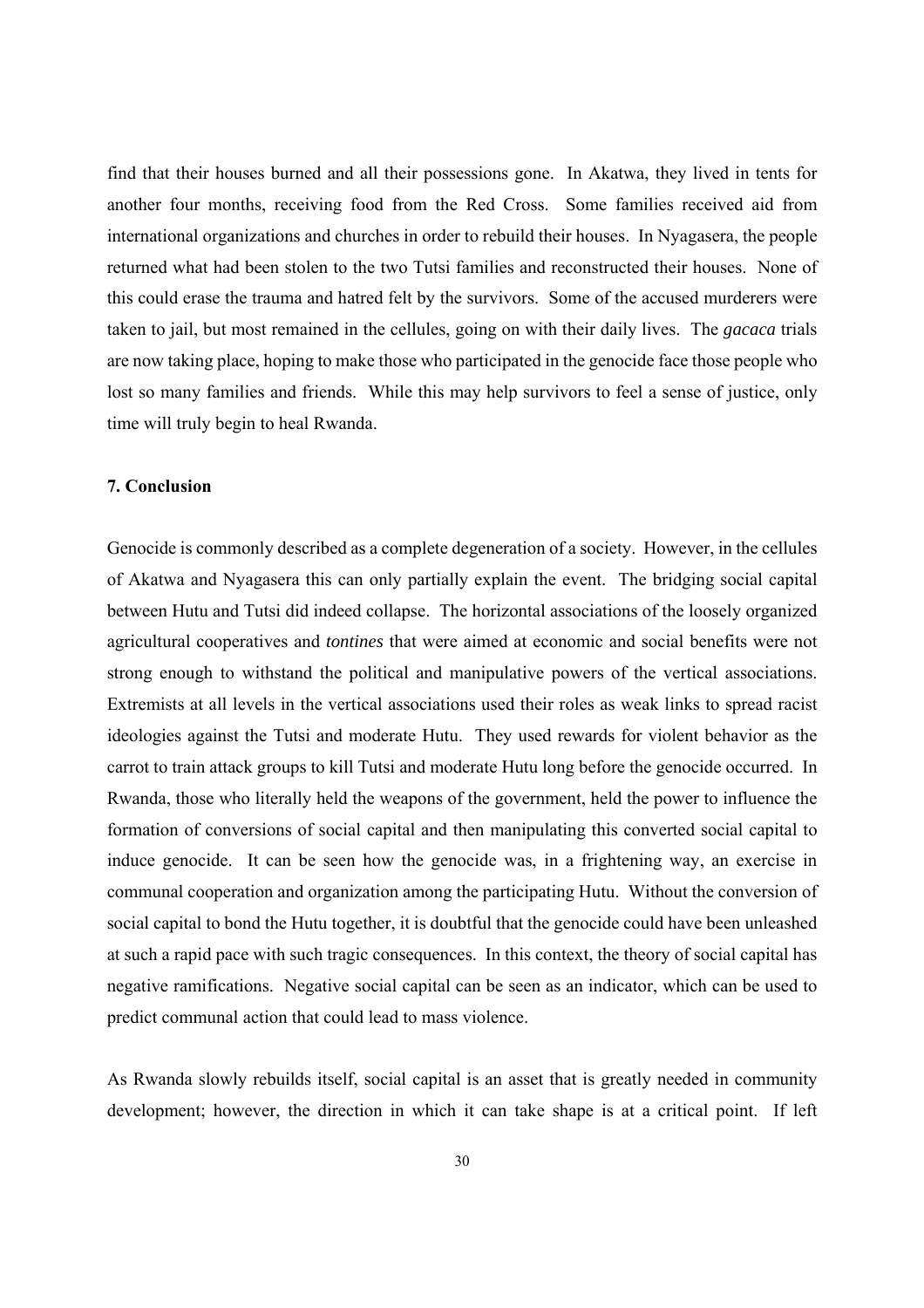unattended, communities may once again organize themselves along divisive lines due to the complete lack of trust between the ethnicities. Horizontal associations like those of the agricultural associations and tontines are undoubtedly advantageous for cellule cooperation but only when they act as mechanisms to bridge groups together. Learning to observe and predict the shifts in social capital could serve as way to monitor potential outbreaks of mass violence or genocide. When bonding social capital builds up, forming rigid in-group and out-group delineations, at the expense of the breakdown of bridging social capital, there is cause for worry. Moods, intentions, and maneuverings of political extremists, even at the local level, have the opportunity to capitalize on the ability to convert social capital as a means to secure and maintain power. The nature of the vertical associations also needs to be monitored, allowing for a healthy state-community relationship, while opening up space for an autonomous civil society to flourish. When vertical associations work to bridge together ethnicities, social classes, and gender in communities, Rwanda will prosper. Furthermore, those people who assume the position of weak links in the community, both Hutu and Tutsi, should support a cohesive society. Trainings that encourage awareness and action by the weak links to bridge communities together can be undertaken by NGO's and the Rwandan government. Rwanda needs to reach a balance of strong horizontal associations and decentralized vertical associations in order for the local-level to thrive. With concerted efforts by the Rwandan government, international donors and NGO's, and the Rwandan people themselves, Rwanda has the opportunity to leave the dark past behind them and raise a generation that knows no violence.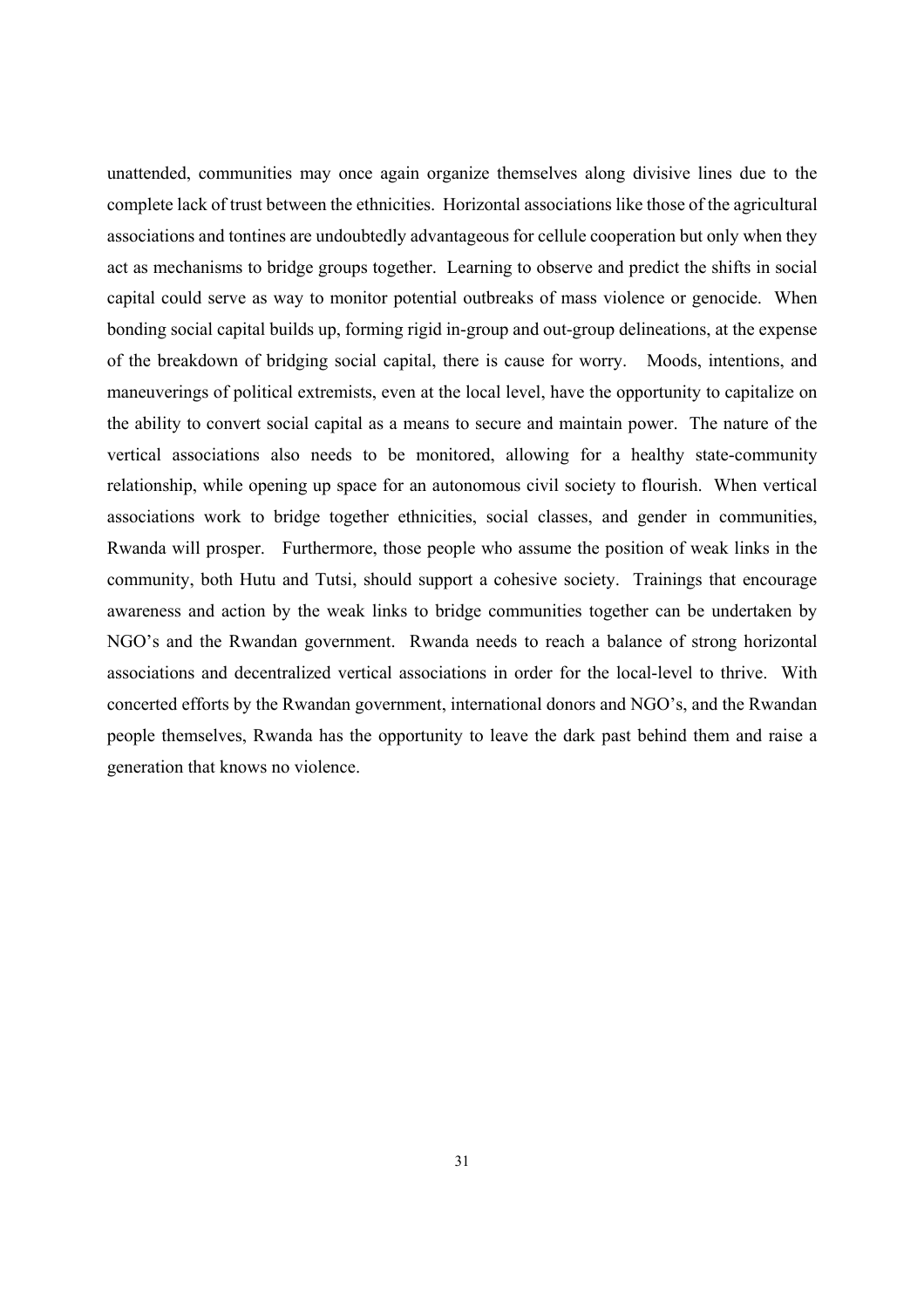# Glossary of Terms

| Position appointed by Commune government to monitor the paysannat |
|-------------------------------------------------------------------|
| Coalition pour la Defense de la Republique                        |
| <b>Spy</b>                                                        |
| Rotating savings group, tontine                                   |
| Attack group in the genocide                                      |
| Desire to eat another's food                                      |
| Term for RPF soldiers                                             |
| Groups of men trained by the government to lead attack groups     |
| Cockroach                                                         |
| Snake                                                             |
| Night watch                                                       |
| Act of forcing people to join a party                             |
| Fried, sweet balls of dough often eaten in Rwanda                 |
| Mouvement Democratique Republicain                                |
| Mouvement Revolutionnaire National pour le Developpment           |
| National coffee company of Rwanda                                 |
| Party for Emancipation of the Hutu People                         |
| Government coffee growing project in Akatwa and Nyagasera         |
| Parti Liberal                                                     |
| Parti Social Democrate                                            |
| Rwanda Patriotic Front, rebel Tutsi army from Uganda              |
| Arusha sessions in 1991 that led to end of the one-party system   |
| Rotating savings group                                            |
| Communal work imposed by the government                           |
|                                                                   |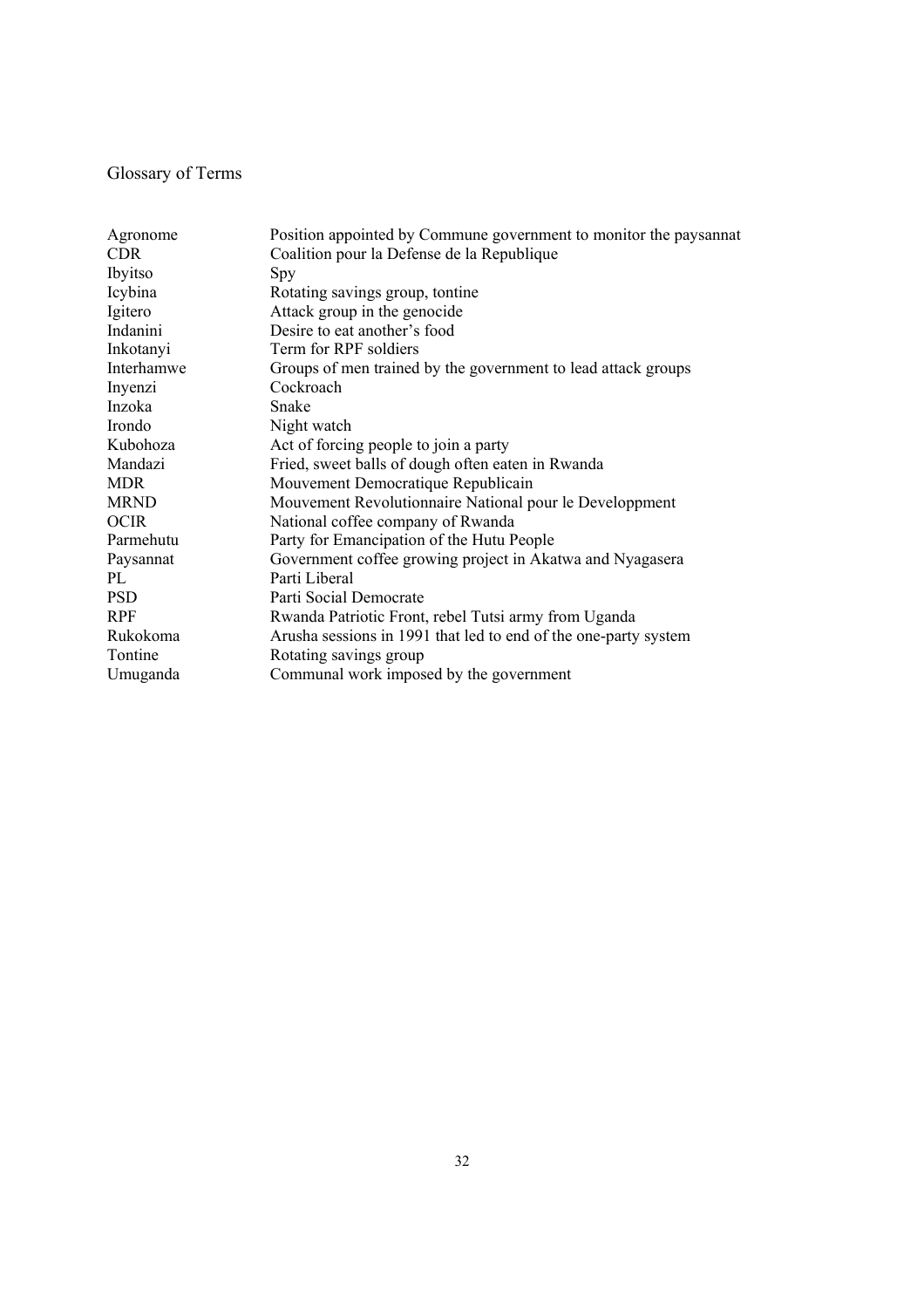#### **Bibliography**

- Africa Watch. Rwanda: Talking Peace and Waging War, Human Rights Since the 1990 Invasion: 27 February, 1992 [online textfile]. Available from: <http://129.194.252.80/catfiles/2523.pdf> Accessed May 1, 2005.
- Coleman, James S. 1988. "Social Capital in the Creation of Human Capital." *American Journal of Sociology* 94 (Supplement): S95-S120.
- Colletta, Nat and Michelle Cullen. 2000. *Violent Conflict and the Transformation of Social Capital: Lessons from Cambodia, Rwanda, Guatemala, and Somalia*. Washington, DC: The World Bank.
- Des Forges, Alison. 1999. *"Leave None to Tell the Story": Genocide in Rwanda*. New York: Human Rights Watch; Paris: International Federation of Human Rights.
- Fukuyama, Francis. "*Social Capital and Civil Society*." Prepared for The International Monetary Fund Conference on Second Generation Reforms. Washington, D.C. 9 November, 1999.
- Gourevitch, Philip. 1998. *We Wish to Inform You That Tomorrow We Will be Killed With Our Families*. New York: Farrar, Strauss, & Giroux.
- Mamdani, Mahmood. 2001. *When Victims Become Killers: Colonialism, Nativism, and the Genocide in Rwanda*. Oxford: James Curry.
- Newbury, Cahtarine. 1988. *The Cohesion of Oppression: Clientship and Ethnicity in Rwanda 1860-1960*. New York: Columbia University Press.
- Prunier, Gerard. 1997. *The Rwanda Crisis: History of a Genocide*. New York: Columbia University Press.
- Putnam, Robert D. 1993. "The Prosperous Community: Social Capital & Public Life."  *American Prospect* 13: 35-42.

Save the Children. Household Economy Analysis of the Rural Population of Ngema, Rwanda. October 2000. Online text file. Accessed May 1, 2005, Available from: <http://www.savethechildren.org.uk./foodsecurity/documentation/pdfs/Ngema.pdf.>

- Uvin, Peter. 1998. *Aiding Violence: The Development Enterprise in Rwanda*. West Hartford, Conneticut.
- Verwimp, Philip. 2003. "The Political Economy of Coffee, Dictatorship, and Genocide."  *European Journal of Political Economy* 19: 161-181.
- Woolcock, Michael. 1998. "Social Capital and Economic Development: Towards a Theoretical Synthesis and Policy Framework." *Theory and Society* 27(2): 151-208.